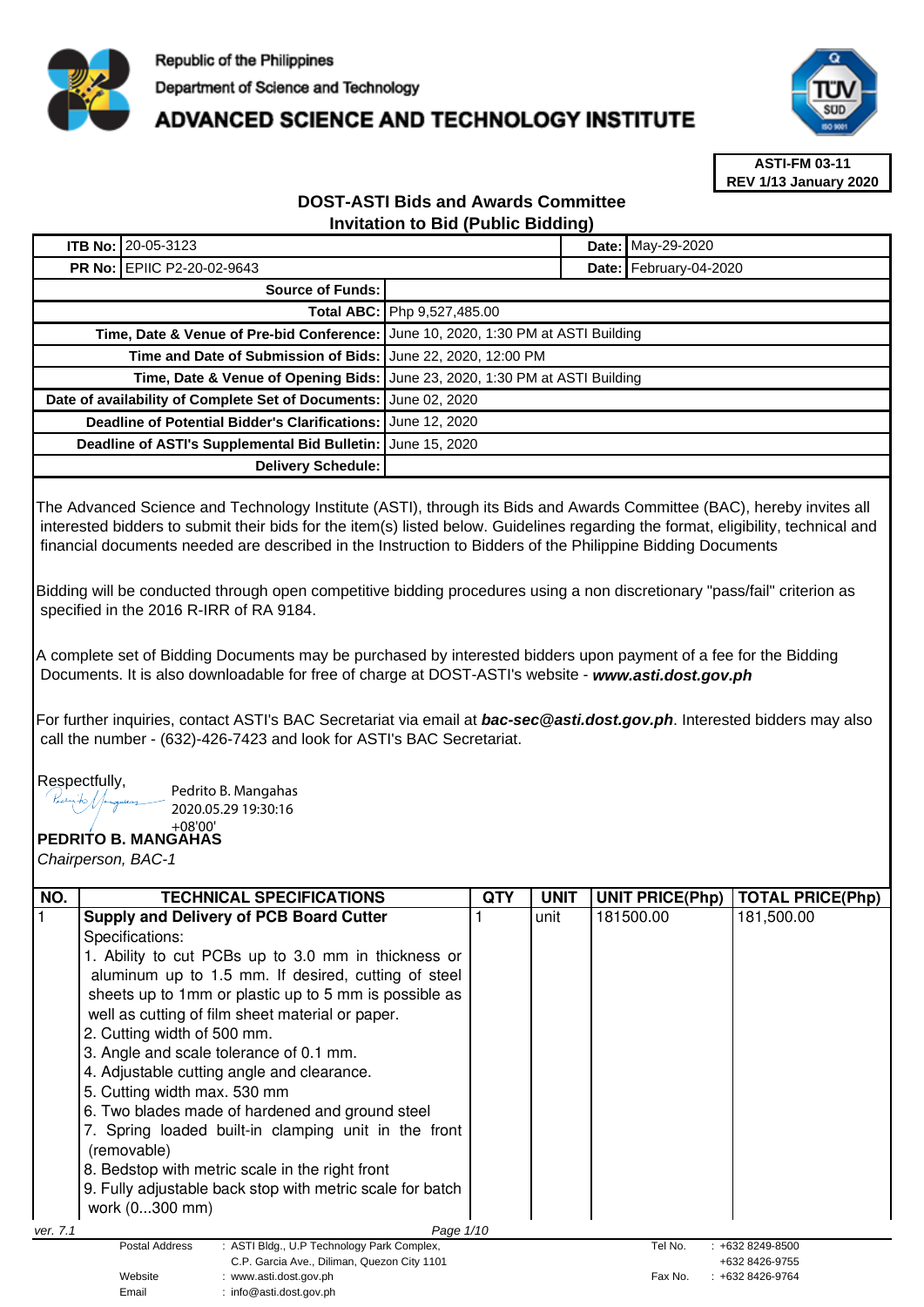|                | 10. Angle and scale tolerance 0.1 mm<br>11. Durable full steel construction<br>12. All important parts angular adjustable<br>13. Simple exchange of blades<br>14. Adjustable cutting angle<br>15. Adjustable clearance                                                                                                                                                                                                                                                                                                                                                                                                                                                                                                                                                                                                                                                          |           |      |            |              |
|----------------|---------------------------------------------------------------------------------------------------------------------------------------------------------------------------------------------------------------------------------------------------------------------------------------------------------------------------------------------------------------------------------------------------------------------------------------------------------------------------------------------------------------------------------------------------------------------------------------------------------------------------------------------------------------------------------------------------------------------------------------------------------------------------------------------------------------------------------------------------------------------------------|-----------|------|------------|--------------|
|                | Note 1: Please refer to attached Terms of Reference<br>(TOR) for the complete scope/specifications.<br>Note 2: The Bidder shall supply all items with the<br>specifications equal to or better than as specified<br>above.<br>Note 3: Should there be any discrepancy with the<br>technical requirements stipulated herein and the latest<br>Terms of Reference, requirement/s provided for in the<br>latter shall govern.                                                                                                                                                                                                                                                                                                                                                                                                                                                      |           |      |            |              |
|                | Inclusive of all government fees, taxes and duties.<br>Delivery Date: On or before November 30, 2020<br>Must be delivered to EPDC Bldg., MIRDC Compound,<br>Bicutan, Taguig City                                                                                                                                                                                                                                                                                                                                                                                                                                                                                                                                                                                                                                                                                                |           |      |            |              |
| $\overline{2}$ | <b>Supply and Delivery of Brush Cleaning Equipment</b><br>Specifications:<br>1. Oscillating brush with quick change system.<br>2. Adjustable brush oscillation frequency and transport<br>speed.<br>3. Parallel height adjustment for the brushes.<br>4. Equipped with finishing brushes.<br>5. Full scale squeeze-off and hot air drying<br>compartment.<br>6. Working width: 300 mm<br>7. Board thickness (rigid boards only): 0.3 - 5mm<br>8. Board sizes max.: 300 mm x endless<br>9. Brushing speed: 1360 rpm<br>10. Conveyor speed: 0.2 - 2 m/min<br>11. Oscillation stroke: 10 mm<br>12. Oscillation frequency: 10 - 110 l/min<br>13. Rinsing system water consumption: 6.8 l/min<br>14. Power supply: 220 - 240 V~, 50 - 60 Hz, 1P<br>15. Includes a closed loop water management with<br>filtration.<br>16. Bench top mounted with option to refit as<br>freestanding. | $\vert$ 1 | unit | 968000.00  | 968,000.00   |
|                | Note 1: Please refer to attached Terms of Reference<br>(TOR) for the complete scope/specifications.<br>Note 2: The Bidder shall supply all items with the<br>specifications equal to or better than as specified<br>above.<br>Note 3: Should there be any discrepancy with the<br>technical requirements stipulated herein and the latest<br>Terms of Reference, requirement/s provided for in the<br>latter shall govern.                                                                                                                                                                                                                                                                                                                                                                                                                                                      |           |      |            |              |
|                | Inclusive of all government fees, taxes and duties.<br>Delivery Date: On or before November 30, 2020<br>Must be delivered to EPDC Bldg., MIRDC Compound,<br>Bicutan, Taguig City                                                                                                                                                                                                                                                                                                                                                                                                                                                                                                                                                                                                                                                                                                |           |      |            |              |
| 3              | Supply and Delivery of CNC-drilling and Contour  1                                                                                                                                                                                                                                                                                                                                                                                                                                                                                                                                                                                                                                                                                                                                                                                                                              |           | unit | 1314720.00 | 1,314,720.00 |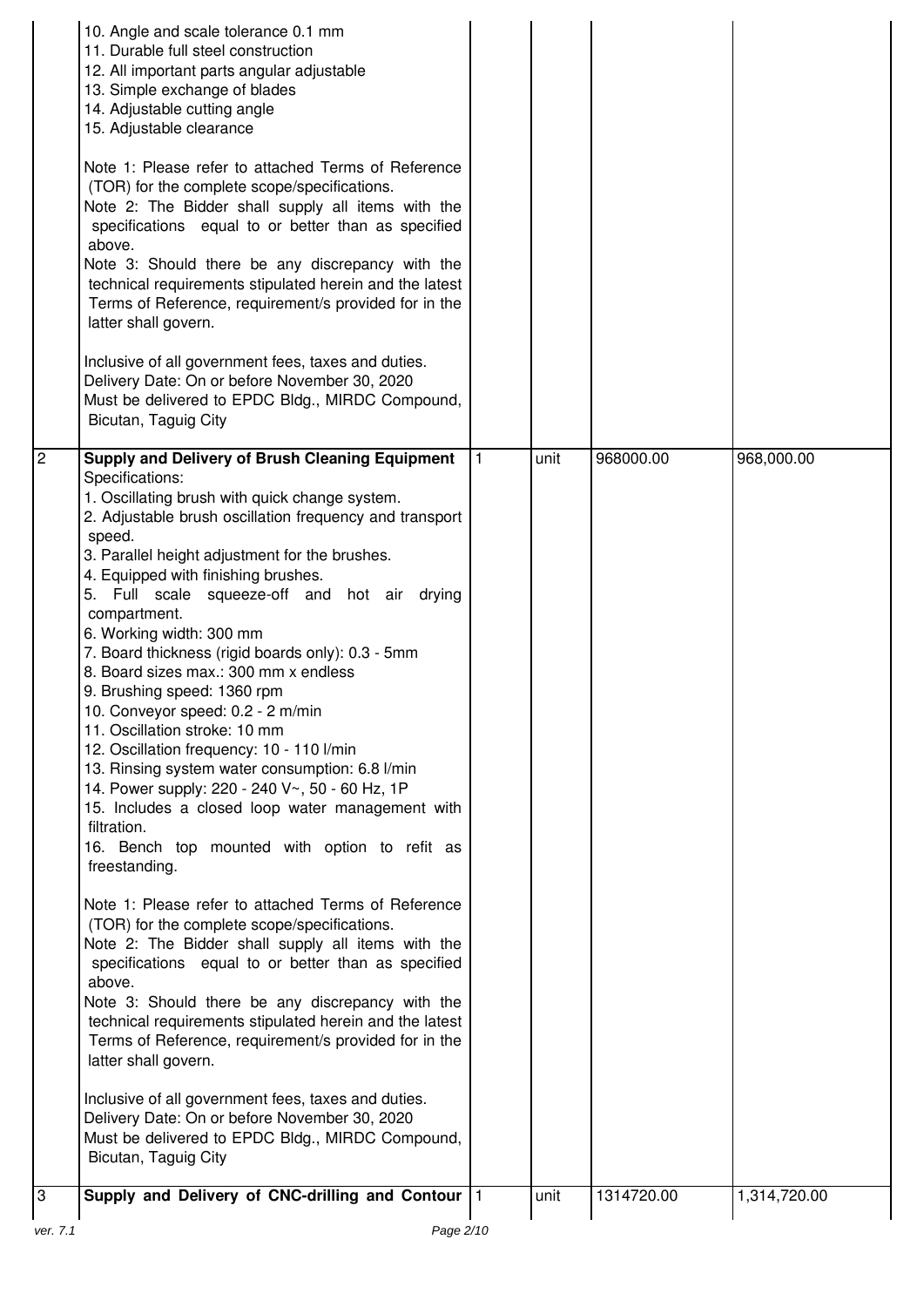| <b>Routing Equipment</b><br>Specifications:<br>1. This is a computer controlled drilling machine with<br>Automatic Tool Change (ATC).<br>2. Allows direct processing of Excellon / Sieb & Meyer<br>drill data or HP/GL route data for producing PCBs<br>(drilling, cut-out-routing, isolation<br>milling)<br>or<br>routing/engraving plastics, aluminum and other metals.<br>3. With automatic 16-slot tool changer.<br>4. Can handle 19 inch rack boards<br>5. Integrated mechanical milling depth limiter and<br>pressure foot.<br>6. 500-2000 watt vacuum cleaner + start adapter for<br>vacuum cleaner.<br>7. Manual, USB serial adapter, set of Allen keys.<br>8. ATC air hose<br>9. Can handle 300 x 400 mm PCBs.<br>10. Tool change, can hold: at least 16 automatic /<br>semi-automatic 99 tools.<br>11. Power supply: 220 - 240 V~, 50 - 60 Hz, 1P. +<br>vacuum cleaner (1500W).<br>12. Range of RPM: 3,000 - 63,000<br>13. Traveling speed: 1 - 9,000 mm/min<br>14. Software resolution: $0.00001$ mm ( $0.01$ µm)<br>15. Mechanical resolution: step resolution: Software<br>selectable: 1 mil, $\frac{1}{2}$ mil, $\frac{1}{4}$ mil (= 3,175 $\mu$ m).<br>16. Tool diameter: 0.1 mm - 3,175 mm.<br>17. Position accuracy: 20 ppm (0.002%) over the<br>entire workspace.<br>18. Maximum position speed per axis: 9000mm/min<br>$(=150$ mm/s).<br>19. Maximum working speed per axis: 9000mm/min<br>(=150 mm/s), individual setting on a per-tool basis,<br>independent from position speed.<br>20. Drill speed: 5 holes/s (= 18.000 holes/h= 300<br>holes/min).<br>21. Includes full software/driver package support for<br>drilling and milling.<br>22. Board fixation: span fixing, clamp fixing, reference<br>pin system, stack processing possible.<br>Note 1: Please refer to attached Terms of Reference<br>(TOR) for the complete scope/specifications.<br>Note 2: The Bidder shall supply all items with the |           |      |            |              |
|---------------------------------------------------------------------------------------------------------------------------------------------------------------------------------------------------------------------------------------------------------------------------------------------------------------------------------------------------------------------------------------------------------------------------------------------------------------------------------------------------------------------------------------------------------------------------------------------------------------------------------------------------------------------------------------------------------------------------------------------------------------------------------------------------------------------------------------------------------------------------------------------------------------------------------------------------------------------------------------------------------------------------------------------------------------------------------------------------------------------------------------------------------------------------------------------------------------------------------------------------------------------------------------------------------------------------------------------------------------------------------------------------------------------------------------------------------------------------------------------------------------------------------------------------------------------------------------------------------------------------------------------------------------------------------------------------------------------------------------------------------------------------------------------------------------------------------------------------------------------------------------------------------------------------------|-----------|------|------------|--------------|
| specifications equal to or better than as specified<br>above.<br>Note 3: Should there be any discrepancy with the<br>technical requirements stipulated herein and the latest<br>Terms of Reference, requirement/s provided for in the<br>latter shall govern.                                                                                                                                                                                                                                                                                                                                                                                                                                                                                                                                                                                                                                                                                                                                                                                                                                                                                                                                                                                                                                                                                                                                                                                                                                                                                                                                                                                                                                                                                                                                                                                                                                                                   |           |      |            |              |
| Inclusive of all government fees, taxes and duties.<br>Delivery Date: On or before November 30, 2020<br>Must be delivered to EPDC Bldg., MIRDC Compound,<br>Bicutan, Taguig City                                                                                                                                                                                                                                                                                                                                                                                                                                                                                                                                                                                                                                                                                                                                                                                                                                                                                                                                                                                                                                                                                                                                                                                                                                                                                                                                                                                                                                                                                                                                                                                                                                                                                                                                                |           |      |            |              |
| Supply and Delivery of Through Hole Plating<br><b>Machine</b><br>Specifications:<br>1. Accommodate board size up to 300 x 400 mm.<br>2. DC gear motor with step-less variable stroke speed                                                                                                                                                                                                                                                                                                                                                                                                                                                                                                                                                                                                                                                                                                                                                                                                                                                                                                                                                                                                                                                                                                                                                                                                                                                                                                                                                                                                                                                                                                                                                                                                                                                                                                                                      | $\vert$ 1 | unit | 1182500.00 | 1,182,500.00 |
| Page 3/10<br>ver. 7.1                                                                                                                                                                                                                                                                                                                                                                                                                                                                                                                                                                                                                                                                                                                                                                                                                                                                                                                                                                                                                                                                                                                                                                                                                                                                                                                                                                                                                                                                                                                                                                                                                                                                                                                                                                                                                                                                                                           |           |      |            |              |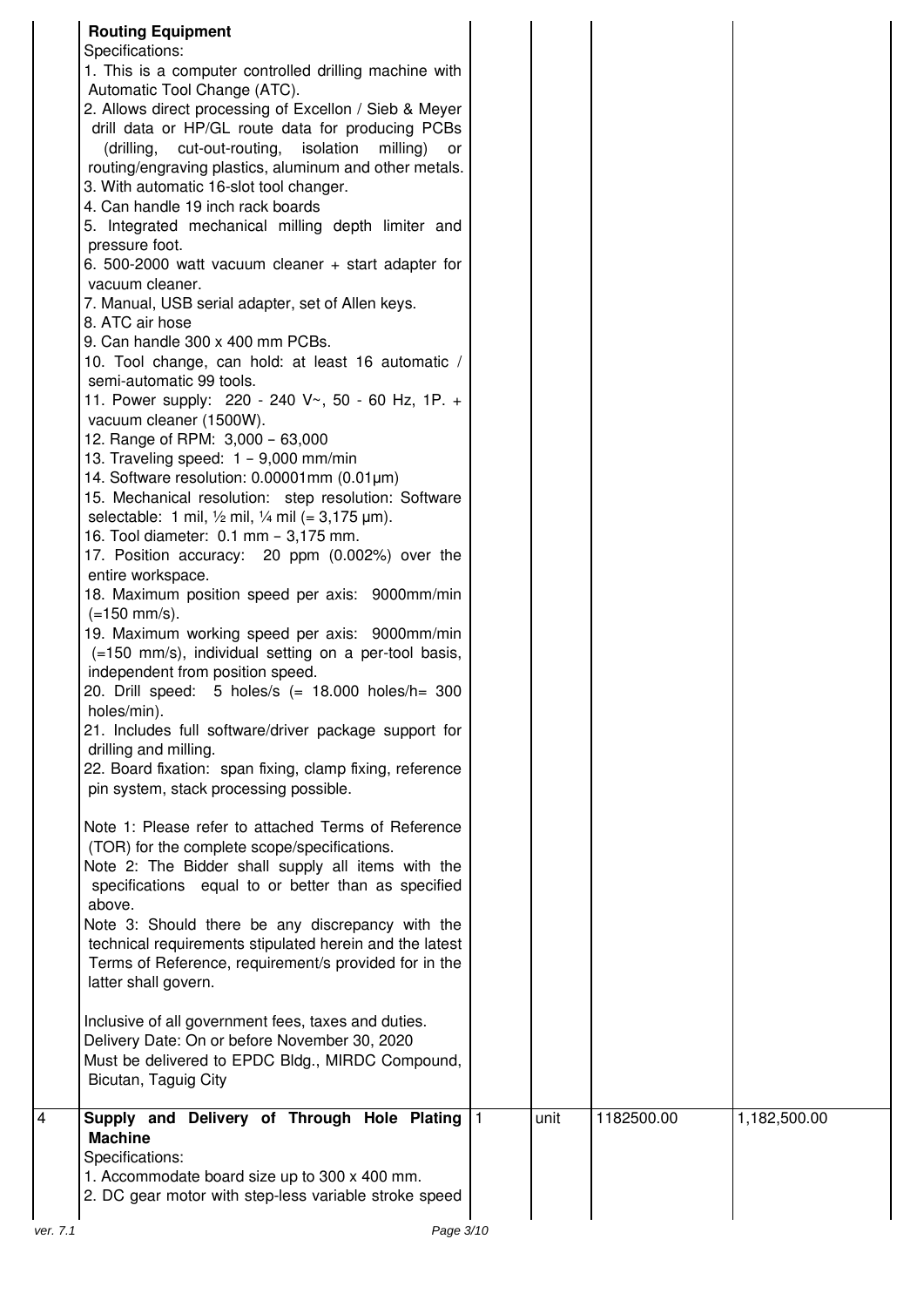|                | adjustment for bath agitation.<br>3. Treatment tank capacity: 20 l.<br>4. Galvanic copper tank capacity: 60 l.<br>5. Integrated air injection and stepless regulated<br>rectifier for the galvanic plating tank.<br>6. Total of five (5) treatment tanks (cleaning, pre-dip,<br>catalyst, intensifier, reserve tank) and a separate<br>galvanic plating tank.<br>7. Two treatment tanks equipped with thermostatically<br>controlled Teflon heater.<br>8. Heaters: 2 x 800 W.<br>9. Rectifier: 2 x 6 V, 80 A.<br>10. Power supply: 220 - 240 V~, 50 - 60 Hz, 1P<br>Note 1: Please refer to attached Terms of Reference<br>(TOR) for the complete scope/specifications.<br>Note 2: The Bidder shall supply all items with the<br>specifications equal to or better than as specified<br>above.<br>Note 3: Should there be any discrepancy with the<br>technical requirements stipulated herein and the latest<br>Terms of Reference, requirement/s provided for in the<br>latter shall govern.<br>Inclusive of all government fees, taxes and duties.<br>Delivery Date: On or before November 30, 2020<br>Must be delivered to EPDC Bldg., MIRDC Compound,<br>Bicutan, Taguig City |   |      |           |            |
|----------------|-----------------------------------------------------------------------------------------------------------------------------------------------------------------------------------------------------------------------------------------------------------------------------------------------------------------------------------------------------------------------------------------------------------------------------------------------------------------------------------------------------------------------------------------------------------------------------------------------------------------------------------------------------------------------------------------------------------------------------------------------------------------------------------------------------------------------------------------------------------------------------------------------------------------------------------------------------------------------------------------------------------------------------------------------------------------------------------------------------------------------------------------------------------------------------------|---|------|-----------|------------|
| $\overline{5}$ | Supply and Delivery of Dry Film Laminator<br>Specifications:<br>1. Easy and fast mounting of resist rollers of nearly all<br>coil diameters.<br>2. Detachable inlet table for easy access to low resist<br>roll.<br>3. Adjustable laminating speed.<br>4. Electrically heated lamination rollers with uniform<br>temperature distribution.<br>5. Separate transport rollers for non-creasing laminate<br>transport.<br>6. Digital setting and read out of lamination<br>temperature.<br>7. Manually adjustable lamination pressure for all<br>common dry film resists with 3 and 5 inch core<br>diameter.<br>8. Suitable for solder mask application.<br>9. Lamination width max.: 400 mm<br>10. Transport width max.: 440 mm<br>11. Board thickness: 0.3 - 5 mm<br>12. Board size: Min 50 x 50mm; max. 450mm x endless                                                                                                                                                                                                                                                                                                                                                           | 1 | unit | 742720.00 | 742,720.00 |
|                | 13. Lamination speed: Adjustable<br>14. Resist tension: Adjustable<br>15. Lamination pressure: 0.2-1.2 m/min adjustable<br>16. Roller temperature: Adjustable<br>17. Temperature range: 20-120 °C<br>18. Power supply: 220 - 240 V~, 50 - 60 Hz, 1P<br>Note 1: Please refer to attached Terms of Reference<br>(TOR) for the complete scope/specifications.<br>Note 2: The Bidder shall supply all items with the                                                                                                                                                                                                                                                                                                                                                                                                                                                                                                                                                                                                                                                                                                                                                                  |   |      |           |            |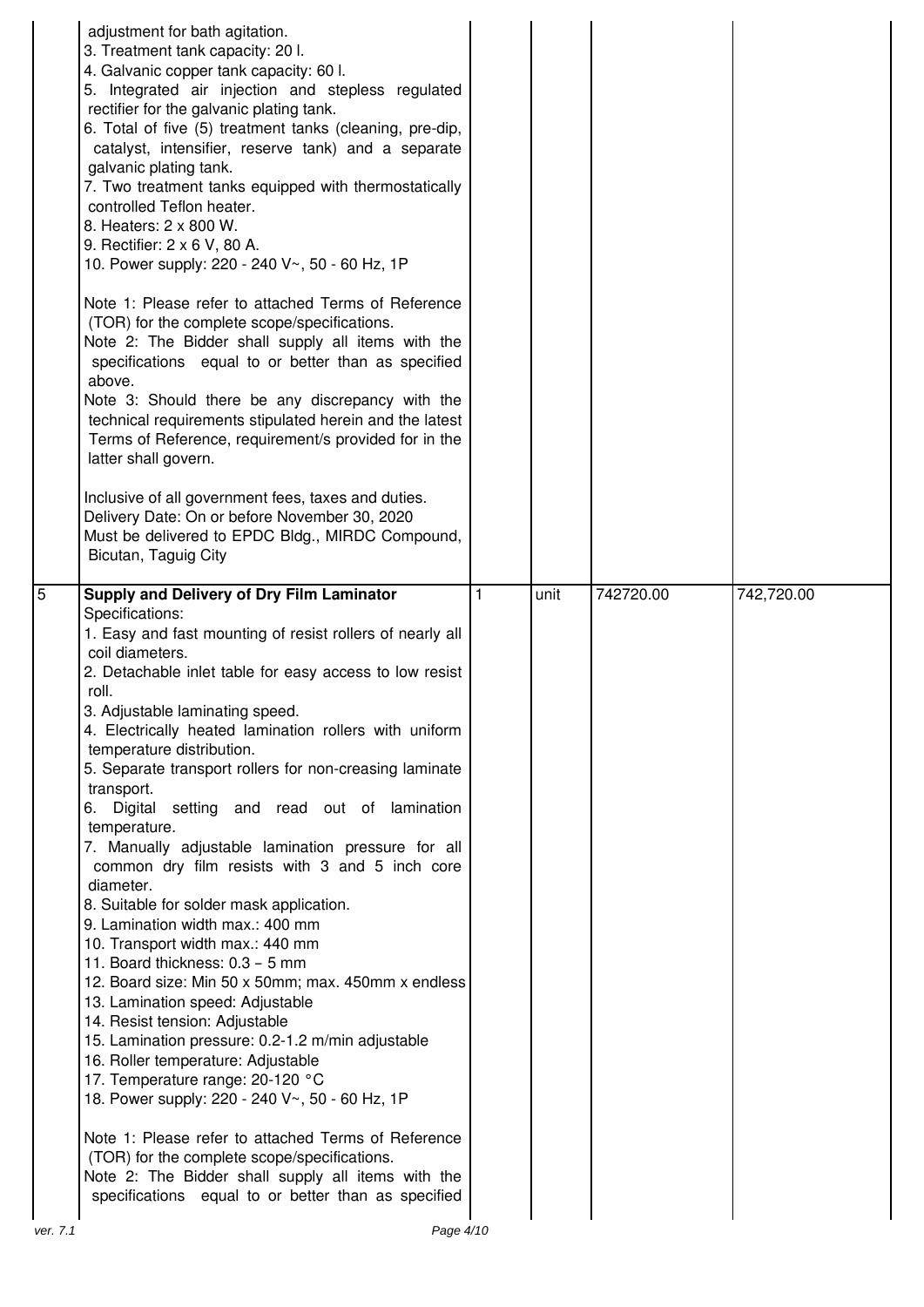|                | above.<br>Note 3: Should there be any discrepancy with the<br>technical requirements stipulated herein and the latest<br>Terms of Reference, requirement/s provided for in the<br>latter shall govern.<br>Inclusive of all government fees, taxes and duties.<br>Delivery Date: On or before November 30, 2020<br>Must be delivered to EPDC Bldg., MIRDC Compound,<br>Bicutan, Taguig City                                                                                                                                                                                                                                                                                                                                                                                                                                                                                                                                                                                                                                                                                                                                                                                                                                                   |   |      |           |            |
|----------------|----------------------------------------------------------------------------------------------------------------------------------------------------------------------------------------------------------------------------------------------------------------------------------------------------------------------------------------------------------------------------------------------------------------------------------------------------------------------------------------------------------------------------------------------------------------------------------------------------------------------------------------------------------------------------------------------------------------------------------------------------------------------------------------------------------------------------------------------------------------------------------------------------------------------------------------------------------------------------------------------------------------------------------------------------------------------------------------------------------------------------------------------------------------------------------------------------------------------------------------------|---|------|-----------|------------|
| 6              | Supply and Delivery of PCB Developing Machine<br>Specifications:<br>1. Maximum capacity of not less than 3 sqm per 8-hour<br>shift.<br>2. Maximum board size of 300 x 400 mm.<br>3. Line resolution of 0.100 mm or better.<br>4. Magnetic centrifugal pump for developer circulation.<br>5. Transparent lid with safety switch.<br>6. Removable board holder with locking position for<br>drip-off.<br>7. Integrated rinsing zone with drip-off holder.<br>8. Maintenance free design with self-cleaning nozzles<br>and magnetic pump.<br>9. In-built 1000W quartz heater.<br>10. Power supply: 220 - 240 V~, 50-60 Hz, 1P<br>Note 1: Please refer to attached Terms of Reference<br>(TOR) for the complete scope/specifications.<br>Note 2: The Bidder shall supply all items with the<br>specifications equal to or better than as specified<br>above.<br>Note 3: Should there be any discrepancy with the<br>technical requirements stipulated herein and the latest<br>Terms of Reference, requirement/s provided for in the<br>latter shall govern.<br>Inclusive of all government fees, taxes and duties.<br>Delivery Date: On or before November 30, 2020<br>Must be delivered to EPDC Bldg., MIRDC Compound,<br>Bicutan, Taguig City | 1 | unit | 352000.00 | 352,000.00 |
| 17<br>ver. 7.1 | <b>Supply and Delivery of PCB Etching Machine</b><br>Specifications:<br>1. Maximum capacity of not less than 3 sqm per 8-hour<br>shift.<br>2. Maximum board size of 300 x 400 mm.<br>3. Line resolution of 0.100 mm or better.<br>4. Magnetic centrifugal pump for developer circulation.<br>5. Transparent lid with safety switch.<br>6. Removable board holder with locking position for<br>drip-off.<br>7. Integrated rinsing zone with drip-off holder.<br>8. Maintenance free design with self-cleaning nozzles<br>and magnetic pump.<br>9. In-built 1000W quartz heater.<br>10. Power supply: 220 - 240 V~, 50-60 Hz, 1P<br>Note 1: Please refer to attached Terms of Reference<br>(TOR) for the complete scope/specifications.<br>Note 2: The Bidder shall supply all items with the<br>Page 5/10                                                                                                                                                                                                                                                                                                                                                                                                                                     |   | unit | 352000.00 | 352,000.00 |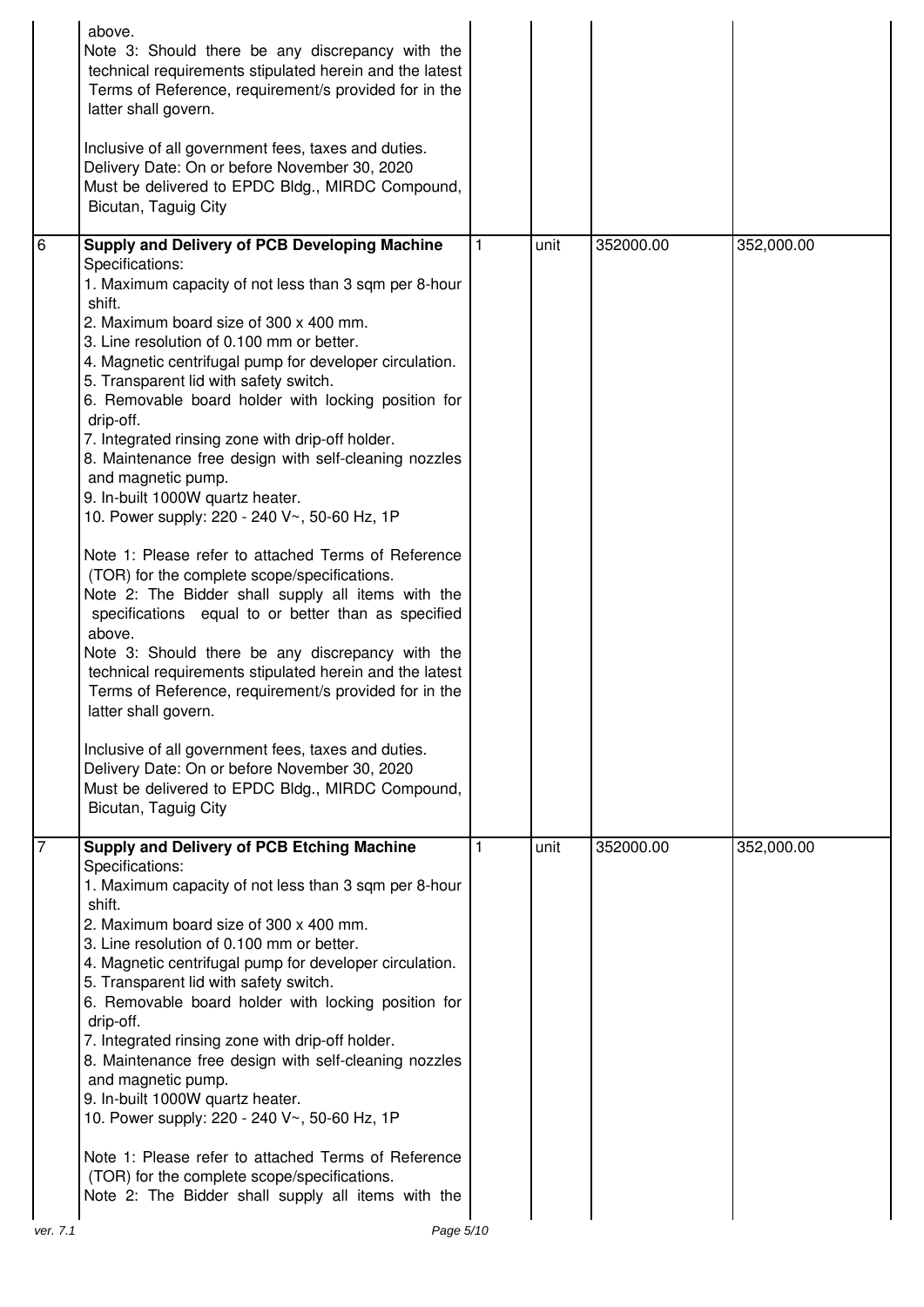|          | specifications equal to or better than as specified<br>above.<br>Note 3: Should there be any discrepancy with the<br>technical requirements stipulated herein and the latest<br>Terms of Reference, requirement/s provided for in the<br>latter shall govern.<br>Inclusive of all government fees, taxes and duties.<br>Delivery Date: On or before November 30, 2020<br>Must be delivered to EPDC Bldg., MIRDC Compound,<br>Bicutan, Taguig City                                                                                                                                                                                                                                                                                                                                                 |      |           |            |
|----------|---------------------------------------------------------------------------------------------------------------------------------------------------------------------------------------------------------------------------------------------------------------------------------------------------------------------------------------------------------------------------------------------------------------------------------------------------------------------------------------------------------------------------------------------------------------------------------------------------------------------------------------------------------------------------------------------------------------------------------------------------------------------------------------------------|------|-----------|------------|
| 8        | <b>Supply and Delivery of PCB Stripping Machine</b><br>Specifications:<br>1. Maximum capacity of not less than 3 sqm per 8-hour                                                                                                                                                                                                                                                                                                                                                                                                                                                                                                                                                                                                                                                                   | unit | 544500.00 | 544,500.00 |
|          | shift.<br>2. Working width of 400 mm.<br>3. Line resolution of 0.100 mm or better.<br>4. Foot-activated fresh water spray zone with splash<br>protection.<br>5. Magnetic centrifugal pump for developer circulation.<br>6. Integrated mechanical squeeze dryer.<br>7. Transparent top with security switch.<br>8. Maintenance free design and easy disassembly and<br>full access to all inner parts without special tools.<br>9. In-built 1000W quartz heater.<br>10. Power supply: 220 - 240 V~, 50-60 Hz, 1P                                                                                                                                                                                                                                                                                   |      |           |            |
|          | Note 1: Please refer to attached Terms of Reference<br>(TOR) for the complete scope/specifications.<br>Note 2: The Bidder shall supply all items with the<br>specifications equal to or better than as specified<br>above.<br>Note 3: Should there be any discrepancy with the<br>technical requirements stipulated herein and the latest<br>Terms of Reference, requirement/s provided for in the<br>latter shall govern.                                                                                                                                                                                                                                                                                                                                                                        |      |           |            |
|          | Inclusive of all government fees, taxes and duties.<br>Delivery Date: On or before November 30, 2020<br>Must be delivered to EPDC Bldg., MIRDC Compound,<br>Bicutan, Taguig City                                                                                                                                                                                                                                                                                                                                                                                                                                                                                                                                                                                                                  |      |           |            |
| g        | Supply and Delivery of PCB Exposure Unit<br>Specifications:<br>1. Banks of 2 x 7 super-actinic UV tubes (20W each).<br>2. Independent controls for top and bottom UV light<br>banks.<br>3. Suitable for exposing and curing solder mask.<br>4. Suitable for fine-line PCBs.<br>5. Maintenance free vacuum with gauge display (1380<br>I/hour).<br>6. Digital countdown timer (1 sec. to 9 min 59 sec.) with<br>auto-reset and beeper, ammeter, and cooling fans for<br>extended exposure time.<br>7. Minimum exposure area of 300 x 400 mm.<br>8. Power supply: 220 - 240 V~, 50 - 60Hz, 1P<br>9. Special reflectors for minimum undercut<br>10. Analogue light emission display<br>11. Lower exposure surface from 8 mm special glass<br>12. Upper exposure area from structured Mylar foil in a | unit | 242000.00 | 242,000.00 |
| ver. 7.1 | Page 6/10                                                                                                                                                                                                                                                                                                                                                                                                                                                                                                                                                                                                                                                                                                                                                                                         |      |           |            |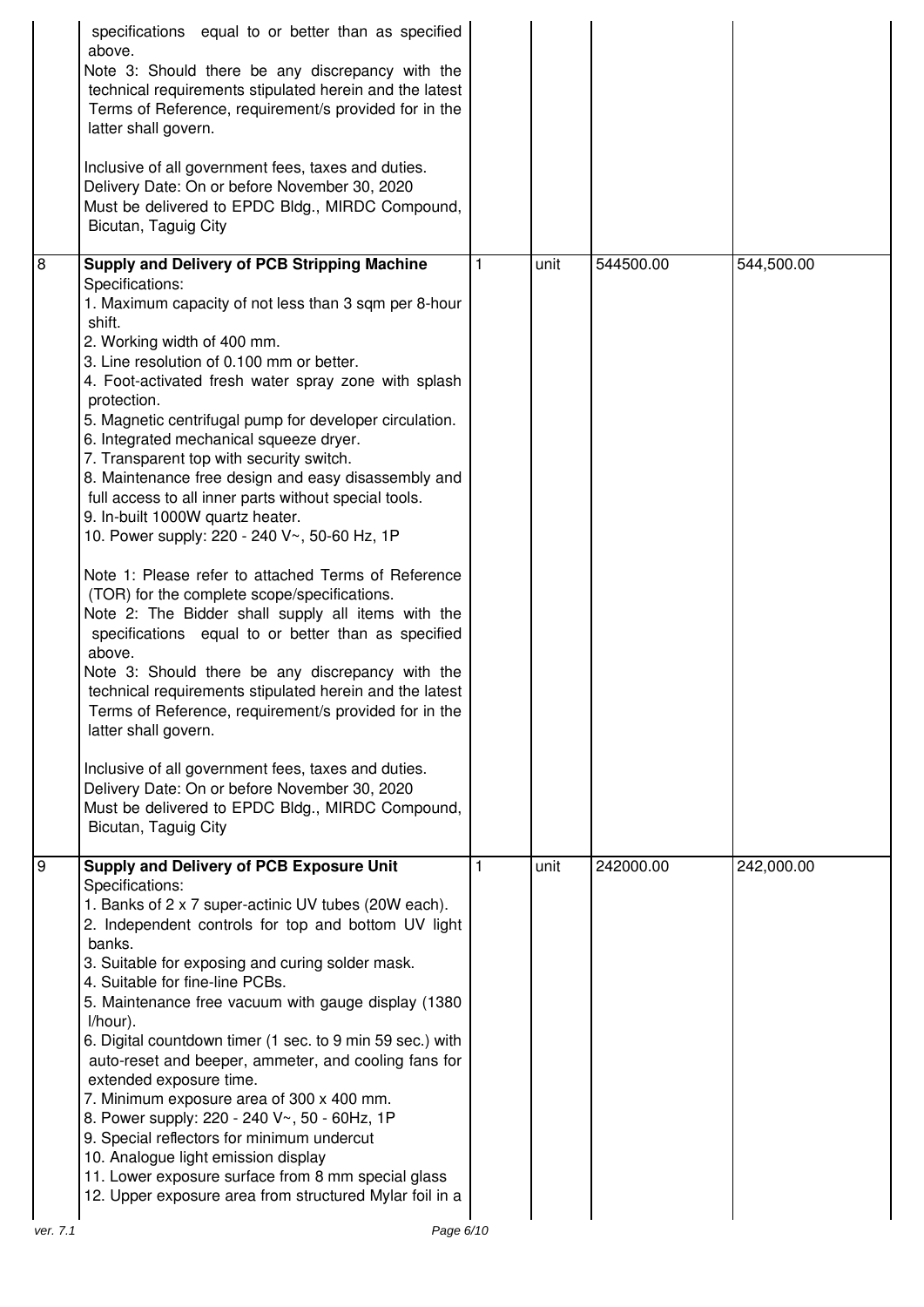|          | sturdy frame<br>13. Working area 570 x 300 mm<br>14. Built in cooling fan allows long time exposure or<br>baking processes<br>15. Separate choice of upper/low exposure possible<br>16. Sturdy steel housing<br>Note 1: Please refer to attached Terms of Reference<br>(TOR) for the complete scope/specifications.<br>Note 2: The Bidder shall supply all items with the<br>specifications equal to or better than as specified<br>above.<br>Note 3: Should there be any discrepancy with the<br>technical requirements stipulated herein and the latest<br>Terms of Reference, requirement/s provided for in the<br>latter shall govern.<br>Inclusive of all government fees, taxes and duties.<br>Delivery Date: On or before November 30, 2020<br>Must be delivered to EPDC Bldg., MIRDC Compound,<br>Bicutan, Taguig City                                                                                                                                                                                                                                                                                                                                                                                                                                                                                                                                 |   |      |           |            |
|----------|----------------------------------------------------------------------------------------------------------------------------------------------------------------------------------------------------------------------------------------------------------------------------------------------------------------------------------------------------------------------------------------------------------------------------------------------------------------------------------------------------------------------------------------------------------------------------------------------------------------------------------------------------------------------------------------------------------------------------------------------------------------------------------------------------------------------------------------------------------------------------------------------------------------------------------------------------------------------------------------------------------------------------------------------------------------------------------------------------------------------------------------------------------------------------------------------------------------------------------------------------------------------------------------------------------------------------------------------------------------|---|------|-----------|------------|
| 10       | <b>Supply and Delivery of Photoplotter</b><br>Specifications:<br>1. Stand alone unit - no separate PC required.<br>2. Includes full software package for additional<br>functionalities such as film arrangement, print preview,<br>aperture editing, negative plotting, and image<br>mirroring.<br>3. Output resolution of 16256 x 12700 dpi.<br>4. Plotting speed of 7 mm of film width per minute.<br>5. Source light: Laser diode (670 nm - red).<br>6. Data input format: Gerber (RS 274D, RS 274X), high<br>resolution BMP.<br>7. Data transfer thru USB stick or via USB cable.<br>8. Changeable plot speeds (at least three settings).<br>9. Can support board size of 300 x 400 mm.<br>10. Power supply: 220 - 240 V~, 50 - 60Hz, 1P<br>Note 1: Please refer to attached Terms of Reference<br>(TOR) for the complete scope/specifications.<br>Note 2: The Bidder shall supply all items with the<br>specifications equal to or better than as specified<br>above.<br>Note 3: Should there be any discrepancy with the<br>technical requirements stipulated herein and the latest<br>Terms of Reference, requirement/s provided for in the<br>latter shall govern.<br>Inclusive of all government fees, taxes and duties.<br>Delivery Date: On or before November 30, 2020<br>Must be delivered to EPDC Bldg., MIRDC Compound,<br>Bicutan, Taguig City | 1 | unit | 986370.00 | 986,370.00 |
| 11       | Supply and Delivery of One (1) Lot Recirculating  1<br><b>Wastewater Treatment</b><br>Specifications:<br>1. Rinsing waste water treatment using ion exchange<br>technology. Should decrease chemical oxygen<br>demand with post treatment of etching and galvanic<br>rinsing water.                                                                                                                                                                                                                                                                                                                                                                                                                                                                                                                                                                                                                                                                                                                                                                                                                                                                                                                                                                                                                                                                            |   | lot  | 440220.00 | 440,220.00 |
| ver. 7.1 | Page 7/10                                                                                                                                                                                                                                                                                                                                                                                                                                                                                                                                                                                                                                                                                                                                                                                                                                                                                                                                                                                                                                                                                                                                                                                                                                                                                                                                                      |   |      |           |            |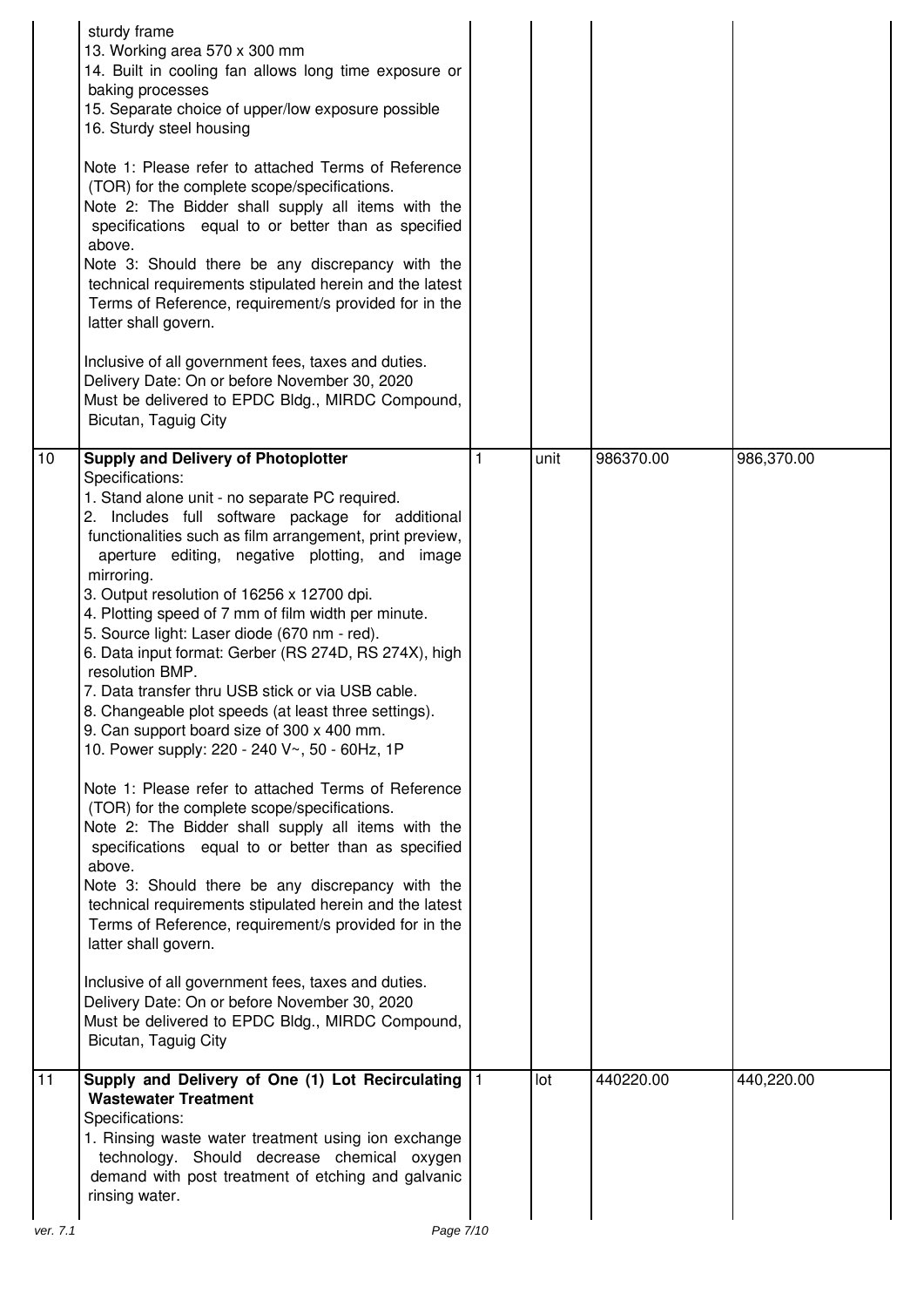|                | 2. Filter arrangement: a cotton pre-filter, two cation<br>filters, and a pH neutraliser.<br>3. Storage sump tank capacity: 220 litres.<br>4. Cleaning capacity: 20 I/hour.<br>5. Lower and upper sump control switches.<br>6. Built-in hose pump.<br>7. In-built pH meter.<br>8. Integrated cotton filter candle 10 µm (active carbon<br>filter)<br>9. Significant change of color when loaded with metals<br>10. Can additionally do PH neutralization and discharge<br>to the drain, if desired.<br>11. Includes drain water recirculation.<br>12. Regeneration of ion exchange resins by supplier or<br>by user at little cost<br>13. Drain water quality should be in accordance with<br>Philippine regulations including but not limited to, RA<br>9275 - Clean Water Act, RA 1364 - Sanitary<br>Engineering Law, and DENR AO 35 - Revised Effluent<br>Regulations of 1990.<br>14. Power supply: 220 - 240 V~, 50 - 60 Hz, 1<br>Note 1: Please refer to attached Terms of Reference<br>(TOR) for the complete scope/specifications.<br>Note 2: The Bidder shall supply all items with the<br>specifications equal to or better than as specified<br>above.<br>Note 3: Should there be any discrepancy with the<br>technical requirements stipulated herein and the latest<br>Terms of Reference, requirement/s provided for in the<br>latter shall govern.<br>Inclusive of all government fees, taxes and duties. |      |            |              |
|----------------|------------------------------------------------------------------------------------------------------------------------------------------------------------------------------------------------------------------------------------------------------------------------------------------------------------------------------------------------------------------------------------------------------------------------------------------------------------------------------------------------------------------------------------------------------------------------------------------------------------------------------------------------------------------------------------------------------------------------------------------------------------------------------------------------------------------------------------------------------------------------------------------------------------------------------------------------------------------------------------------------------------------------------------------------------------------------------------------------------------------------------------------------------------------------------------------------------------------------------------------------------------------------------------------------------------------------------------------------------------------------------------------------------------------------|------|------------|--------------|
|                | Delivery Date: On or before November 30, 2020<br>Must be delivered to EPDC Bldg., MIRDC Compound,<br>Bicutan, Taguig City                                                                                                                                                                                                                                                                                                                                                                                                                                                                                                                                                                                                                                                                                                                                                                                                                                                                                                                                                                                                                                                                                                                                                                                                                                                                                              |      |            |              |
|                |                                                                                                                                                                                                                                                                                                                                                                                                                                                                                                                                                                                                                                                                                                                                                                                                                                                                                                                                                                                                                                                                                                                                                                                                                                                                                                                                                                                                                        |      |            |              |
| 12<br>ver. 7.1 | Supply and Delivery of Surface Finish Chemical  1<br><b>Nickel and Gold (ENIG)</b><br>Specifications:<br>1. Suitable for lead-free soldering, contact switches,<br>AL-wire bonding, and high aspect ratio boards.<br>2. Can support board size of up to 300 x 400 mm.<br>3. Completely planar surface finish for surface-mounted<br>devices.<br>4. E-Test compatible.<br>5. Produces PCBs with long storage time, as long as<br>12 months, and excellent resistance to ageing.<br>6. DC gear motor with step-less variable stroke speed<br>adjustment for bath agitation.<br>7. Treatment tank capacity: 20 l.<br>8. Galvanic copper tank capacity: 60 l.<br>9. Integrated air injection and step-less regulated<br>rectifier for the galvanic plating tank.<br>10. Total of five (5) treatment tanks (cleaning, pre-dip,<br>catalyst, intensifier, reserve tank) and a separate<br>galvanic plating tank.<br>11. Two treatment tanks equipped with thermostatically<br>controlled teflon heater.<br>12. Heaters: 2 x 800 W.<br>13. Rectifier: 2 x 6 V, 80 A.<br>Page 8/10                                                                                                                                                                                                                                                                                                                                             | unit | 1551000.00 | 1,551,000.00 |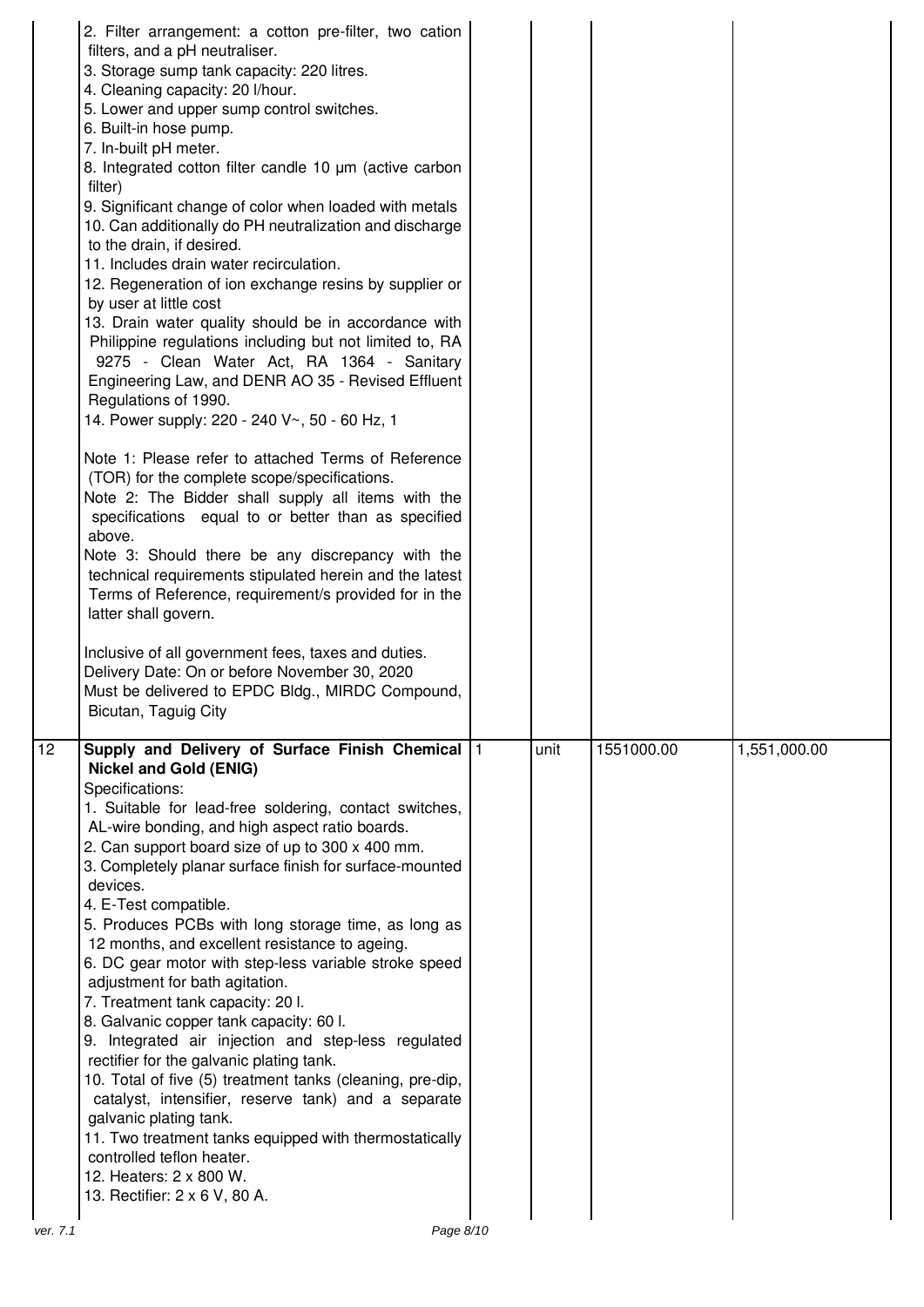|    | 14. Power supply: 220 - 240 V~, 50 - 60 Hz, 1P                                                                                                                                                                                                                                                                                                                                                                                                                                                                                                                                                                 |     |           |            |
|----|----------------------------------------------------------------------------------------------------------------------------------------------------------------------------------------------------------------------------------------------------------------------------------------------------------------------------------------------------------------------------------------------------------------------------------------------------------------------------------------------------------------------------------------------------------------------------------------------------------------|-----|-----------|------------|
|    | Note 1: Please refer to attached Terms of Reference<br>(TOR) for the complete scope/specifications.<br>Note 2: The Bidder shall supply all items with the<br>specifications equal to or better than as specified<br>above.<br>Note 3: Should there be any discrepancy with the<br>technical requirements stipulated herein and the latest<br>Terms of Reference, requirement/s provided for in the<br>latter shall govern.<br>Inclusive of all government fees, taxes and duties.<br>Delivery Date: On or before November 30, 2020<br>Must be delivered to EPDC Bldg., MIRDC Compound,<br>Bicutan, Taguig City |     |           |            |
| 13 | Supply and Delivery of One (1) Lot Rapid 1                                                                                                                                                                                                                                                                                                                                                                                                                                                                                                                                                                     | lot | 669955.00 | 669,955.00 |
|    | <b>Prototyping Upgrade Accessories</b><br>Includes:<br>I. One (1) set Film Punch with the ff specifications:<br>1. Additional accessory for the Photoplotter.<br>2. Can support films for board size up to 300 x 400 mm.<br>3. In-built magnifier for layout position control.<br>4. X and Y axes adjustment with handwheel.<br>5. LED light for the punch bush.<br>6. Includes pins for fixing the layout with reference<br>holes.                                                                                                                                                                            |     |           |            |
|    | II. One (1) set Dark Room with the ff specifications:<br>1. Portable and easy to disassemble.<br>2. Provide total blackout.<br>3. Additional accessory for the Photoplotter.<br>4. One tank each for developing, fixing, and rinsing.<br>5. Tank accessories such as covers and hoses for<br>emptying.<br>6. External dimensions: 200 x 120 x 120 cm                                                                                                                                                                                                                                                           |     |           |            |
|    | III. One (1) set Photoplotter Film Processing Unit with<br>the ff specifications:<br>1. Additional accessory for the Photoplotter.<br>2. One tank each for developing, fixing, and rinsing.<br>3. Tank accessories such as covers and hoses for<br>emptying.                                                                                                                                                                                                                                                                                                                                                   |     |           |            |
|    | IV. One (1) set CNC/Milling with the ff specifications:<br>1. Depth limiter<br>2. Pressure foot<br>3. USB Camera<br>4. Enhanced dust extraction system<br>5. Vacuum table<br>6. Protective hood and rack<br>7. Calibration board<br>8. Tool boxes                                                                                                                                                                                                                                                                                                                                                              |     |           |            |
|    | Note 1: Please refer to attached Terms of Reference<br>(TOR) for the complete scope/specifications.<br>Note 2: The Bidder shall supply all items with the<br>specifications equal to or better than as specified<br>above.<br>Note 3: Should there be any discrepancy with the                                                                                                                                                                                                                                                                                                                                 |     |           |            |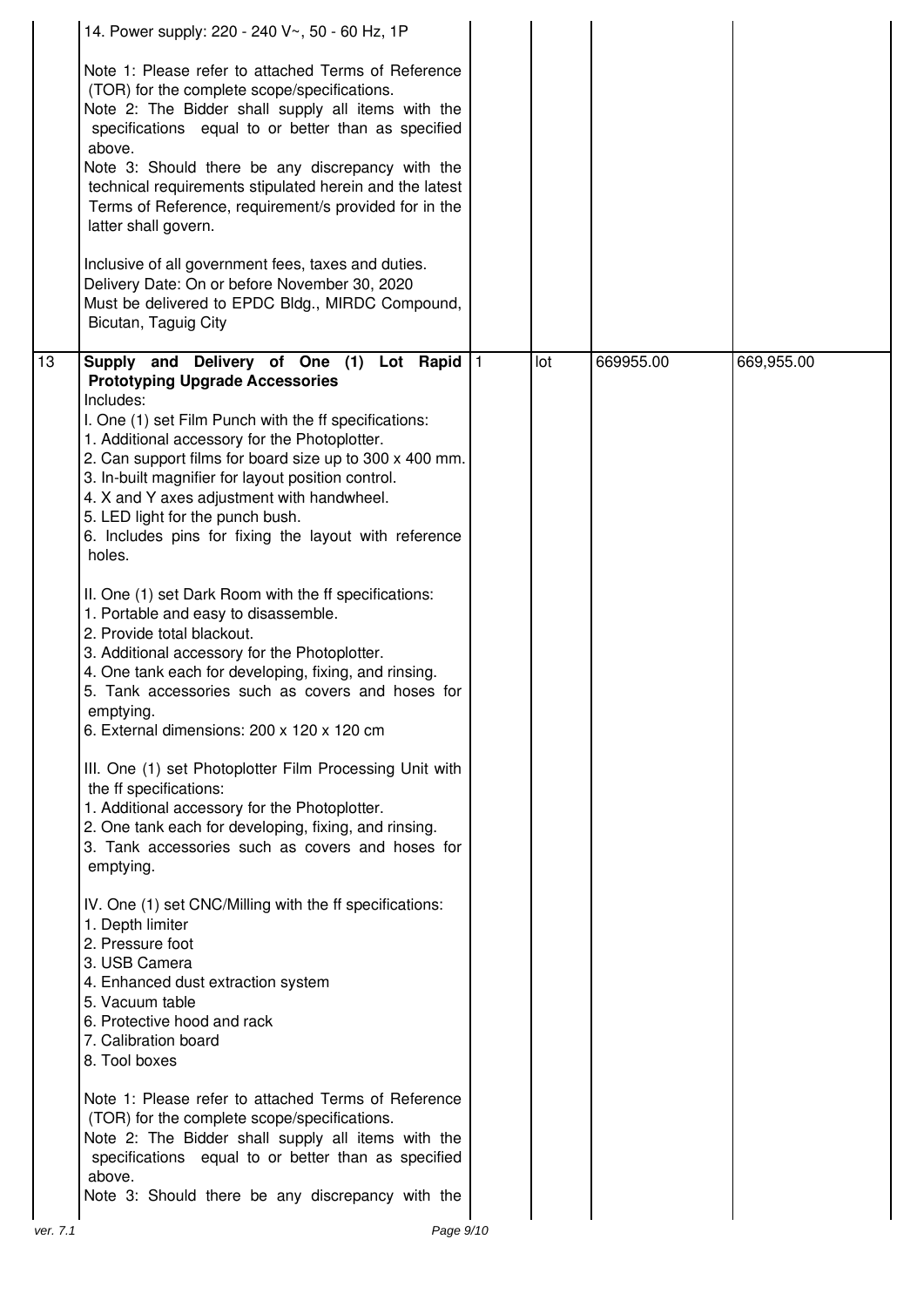| technical requirements stipulated herein and the latest<br>Terms of Reference, requirement/s provided for in the<br>latter shall govern.<br>Inclusive of all government fees, taxes and duties.<br>Delivery Date: On or before November 30, 2020<br>Must be delivered to EPDC Bldg., MIRDC Compound,<br>Bicutan, Taguig City |  |  |                  |
|------------------------------------------------------------------------------------------------------------------------------------------------------------------------------------------------------------------------------------------------------------------------------------------------------------------------------|--|--|------------------|
| TOTAL APPROVED BUDGET FOR THE CONTRACT (ABC):                                                                                                                                                                                                                                                                                |  |  | Php 9,527,485.00 |
|                                                                                                                                                                                                                                                                                                                              |  |  |                  |
| <b>RESERVATION CLAUSE</b>                                                                                                                                                                                                                                                                                                    |  |  |                  |
| The Advanced Science and Technology Institute reserves the right to accept or reject any proposal, to annul the bidding<br>process, and to reject all proposals at any time prior to contract award, without thereby incurring any liability to the affected                                                                 |  |  |                  |

proponent or proponents.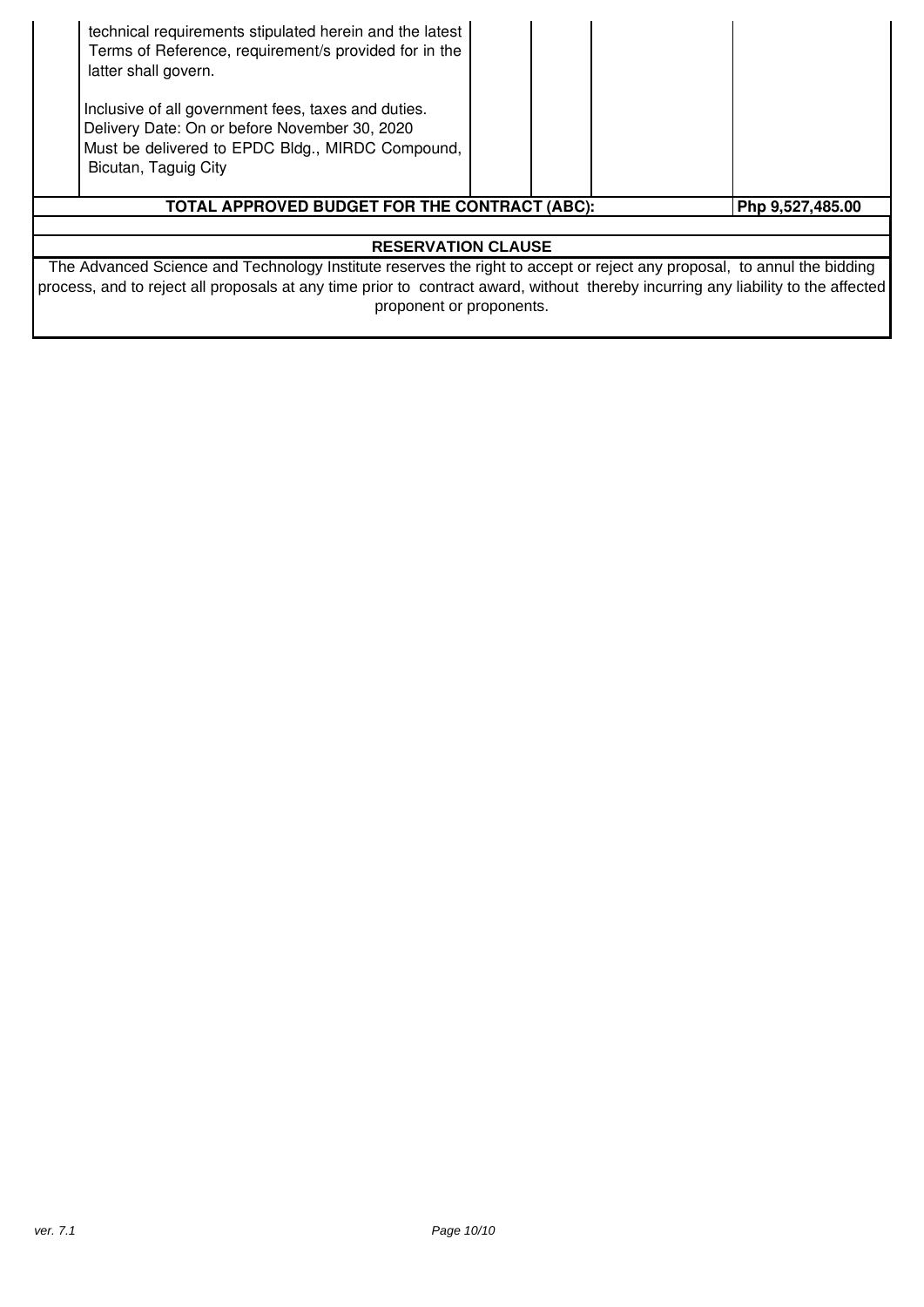## **Terms of Reference**

#### Procurement of an Integrated Wet Process PCB Fabrication System for the Electronics Product Development Center

#### I. **Rationale**

The Electronics Product Development Center (EPDC) is a facility that includes hardware and software tools to design, develop, and test electronics products. It was established to strengthen the local electronics and semiconductor industries to conduct various activities related to product development and also to attract foreign investors seeking a conducive business environment with readily available infrastructure. One of the many services offered by EPDC is the fabrication of lowvolume printed circuit boards.

EPDC would like to increase the production capacity in terms of size of PCBs, number of layers, plated through hole material, choice of surface finishes, and allow other process options wanted by PCB fabrication customers.

The Advanced Science and Technology Institute (ASTI) with the help of its co-implementing agency, the Electronics Industries Association of the Philippines, Inc. (EIAPI), aims to advance the PCB Prototyping capability through the Project 2 of the EPDC as Platform for Innovation and Collaboration (EPIC) Program.

#### II. **Scope of Work**

This purchase requisition is for the supply of a PCB fabrication system with photoresist, galvanic through hole plating (PTH), and green solder mask. The system shall also be capable of fine-line technology of industrial quality. In addition to this, the system shall have a recirculating wastewater treatment and surface finishing (ENIG). It should be an integrated system with machines designed, built, and supported by the manufacturer/s to work as one.

The PCB fabrication system should be setup as flexible as possible. Should the End User decide to upgrade the system in the near future, integration of new machines should conform to the current process that is in place, with minimal disruption.

The External Provider will supply the necessary support on the design and layout of the PCB fabrication system, on the desired equipment layouts, location of water and other utility lines to provide an efficient workflow consistent with the available space and structure of the EPDC building. The End User shall be the one involved in the coordination of services in the case of multiple bids and shall notify the External Provider accordingly for the setup and installation as well as commissioning.

The supplied equipment should comply with applicable and existing safety and quality standards that are implemented in the Philippines including but not limited to, ISO, RoHS, and IPC standards.

The Bidder must be able to provide machines for a wet PCB production setup. As the customer wishes to be assured that the equipment work together as one, and have operated safely and consistently through the years, we would like that the company supplying the equipment should have been in the PCB fabrication business by showing certified documentation of similar equipment or PCB fab installations for the past 20 years.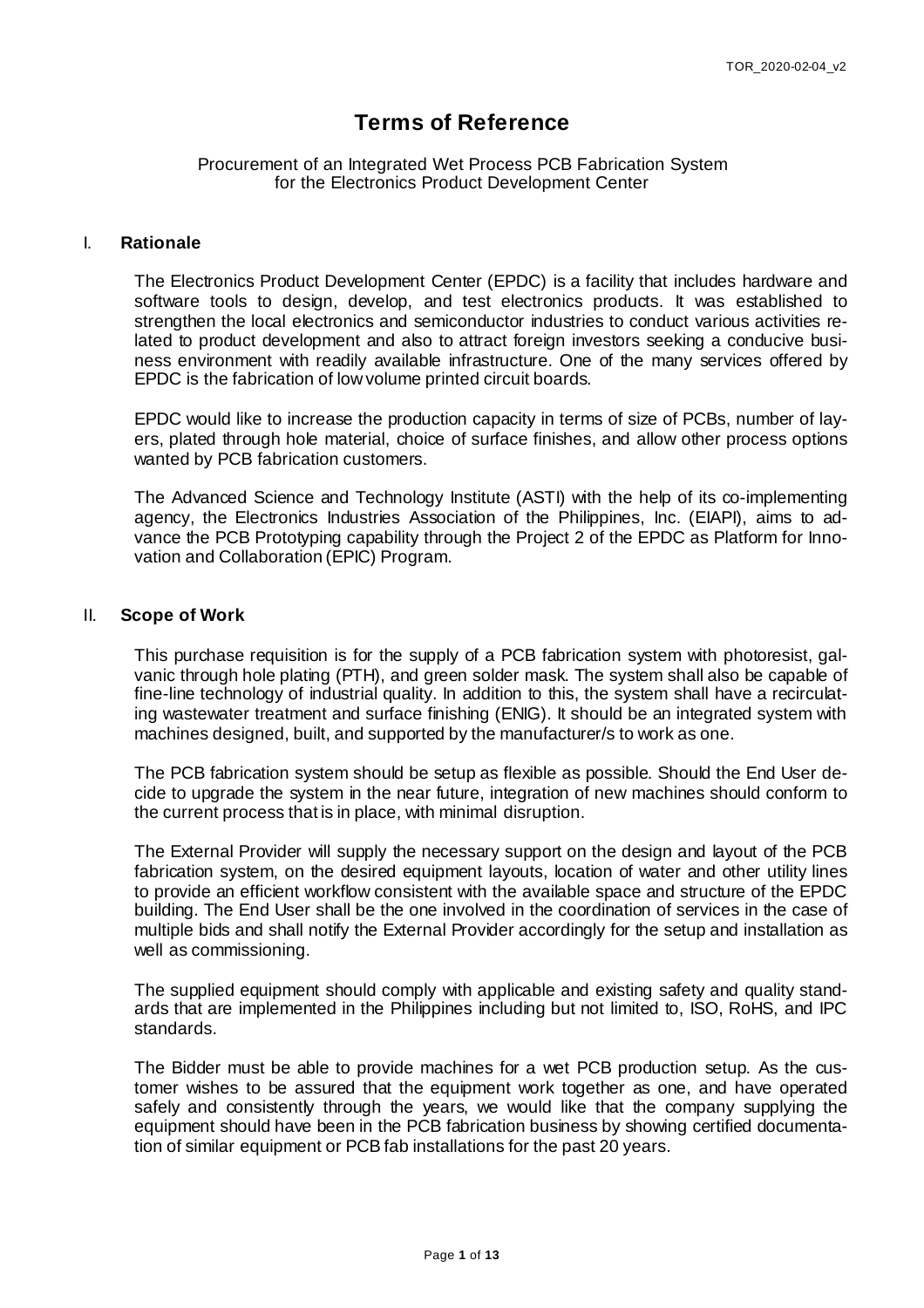Bid price should be inclusive of all costs necessary (permits, taxes and duties, etc.) DDP. DDP will be based on the rules of Incoterms 2010.

The Bid shall be for the entire Lot (PCB Production System) or on individual units as shown in Annex A. It shall be equal to or better than the specifications listed in Annex A in order to fully comply with the specifications as stated. The equipment list is not exact and can be substituted for by better equipment with combined capability.

The Bidder who will comply with the Bid as one (1) lot, the End User shall require the External Provider to indicate the prices of each item individually (for future reference).

#### **After Sales Service & Maintenance:**

The External Provider (Principal) shall have a local service, with an office address based in the Philippines for diagnosis, maintenance or repair of the system components.

#### **Warranty:**

Warranty period shall be three (3) years. For the first year, labor and parts shall be covered by the External Provider. For years 2 and 3, only labor shall be free of charge. During the Warranty period, the External Provider upon proper notification of the End User shall send representatives within two (2) working days to verify and troubleshoot the issue. Experts shall arrive within seven (7) calendar days at the site where the defect(s) of Supplies is (are) found to repair or replace.

The External Provider will bear all expenses arising from this repair/replacement. In case the problem cannot be resolved on site, the External Provider must immediately notify the End User. External Provider shall notify the End User estimated time for repair/replacement but the period for repair/replacement shall not be longer than five (5) weeks from the dispatch date of the defective and/or damaged items (See Bid Docs).

All costs arising from or in connection with the repair and/or replacement, including but not limited to customs duties, taxes and transportation fees shall be borne by the External Provider. In case the items dispatched for repair/replacement cannot be returned within the stipulated time, the External Provider shall bear all costs arising from and/or in connection with this delay. The External Provider shall extend the warranty period in days, from the day the issue has been reported to the day the repair/replacement has been successfully made, after the verification of the issue.

Any replacement or repair provided under warranty period shall be warranted by the External Provider for at least another three (3) months on top of the remaining warranty period from the date of finishing repair and/or installation of replaced items. Extended warranty shall only cover the repaired part of the equipment.

#### III. **Duties and Responsibilities of the Bidder**

- 1. Supply equipment with the specifications equal to or better than as shown in ANNEX A.
- 2. Provide at least three (3) copies of the operations, and service manual/documentation for the system in printed (hard copy) and two copies of electronic or soft copy formats.
- 3. Provide free technical support, equipment, and service for the the duration of the warranty, and training and certification on maintenance and repair for all the machines listed in Annex A.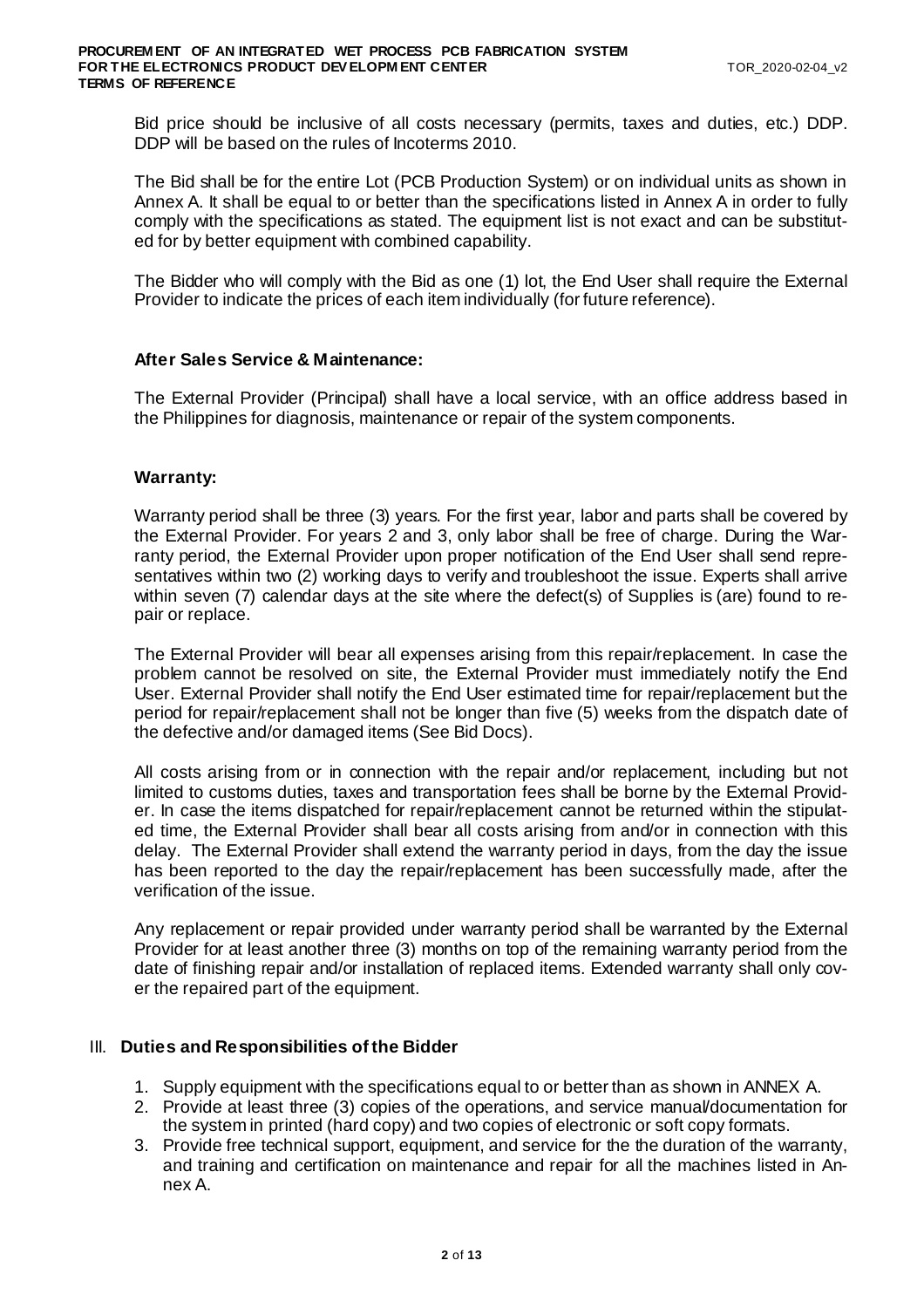#### IV. **Responsibilities of ASTI and EPDC Project Team**

Reject any unit or any part thereof that fail to pass any test and/or inspection or do not conform to specifications.

#### V. **Others**

• **Customer concerns** shall have response within two (2) days upon receipt of notification. Expert Technical Assistance within one (1) week.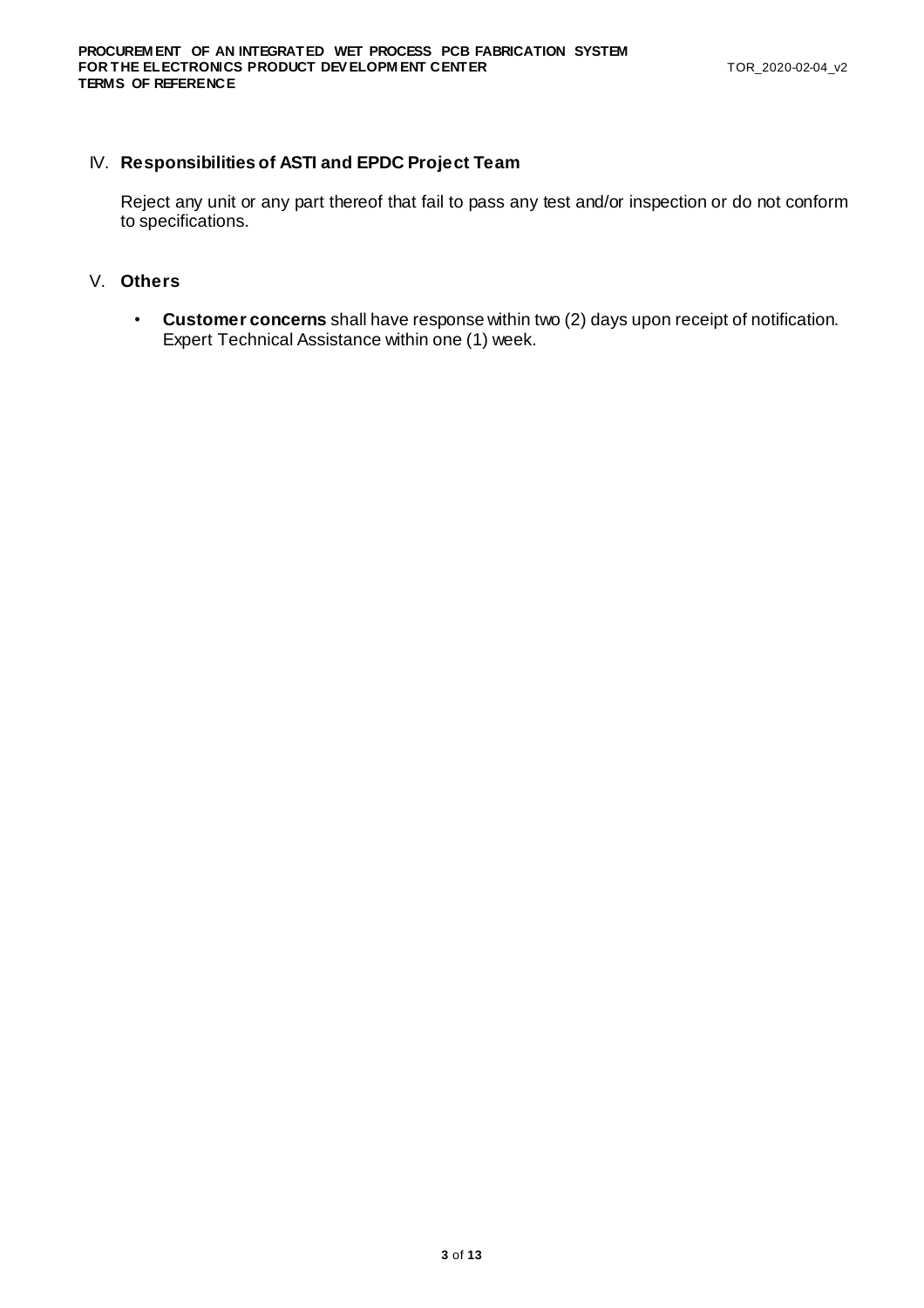#### **ANNEX A: PCB Production System, Wet Process**

- The PCB fabrication system should be supplied with all the necessary accessories including, but not limited to, power cables, user manuals, troubleshooting guides, quick-start guides, and schematics, and will operate in the EPDC operations environment with a 230VAC single phase supply except when explicitly indicated and agreed upon by the Buyer.
- With negative resist, galvanic through hole plating (PTH), green solder mask, and ENIG.
- Able to handle board size of up to 300 x 400 mm.
- Fine line resolution of 0.100 mm or better.
- Maximum capacity of not less than 3 sqm. per 8-hour shift.
- Wastewater filtration with drain water recirculation.
- Startup consumables for each machine.
- Year 1- free parts and labor warranty onsite support, training and certification on maintenance and repair for all machines.
- Years 2 and 3 free labor.

| <b>Item</b>  | <b>Description</b>      | <b>Specifications</b>                                                                                                                                                                                                                                                                                                                                                                                                                                                                                                                                                                                                                                                                                                                                                                                                                                                   | Quantity |
|--------------|-------------------------|-------------------------------------------------------------------------------------------------------------------------------------------------------------------------------------------------------------------------------------------------------------------------------------------------------------------------------------------------------------------------------------------------------------------------------------------------------------------------------------------------------------------------------------------------------------------------------------------------------------------------------------------------------------------------------------------------------------------------------------------------------------------------------------------------------------------------------------------------------------------------|----------|
| $\mathbf{1}$ | <b>PCB Board Cutter</b> | Ability to cut PCBs up to 3.0 mm in thickness<br>or aluminum up to 1.5 mm. If desired, cutting<br>of steel sheets up to 1 mm or plastic up to 5<br>mm is possible as well as cutting of film<br>sheet material or paper.<br>Cutting width of 500 mm.<br>٠<br>Angle and scale tolerance of 0.1 mm.<br>٠<br>Adjustable cutting angle and clearance.<br>Cutting width max. 530 mm<br>Two blades made of hardened and ground<br>steel<br>Spring loaded built-in clamping unit in the<br>front (removable)<br>Bedstop with metric scale in the right front<br>Fully adjustable back stop with metric scale<br>for batch work (0300 mm)<br>Angle and scale tolerance 0.1 mm<br>٠<br>Durable full steel construction<br>$\bullet$<br>All important parts angular adjustable<br>٠<br>Simple exchange of blades<br>$\bullet$<br>Adjustable cutting angle<br>Adjustable clearance |          |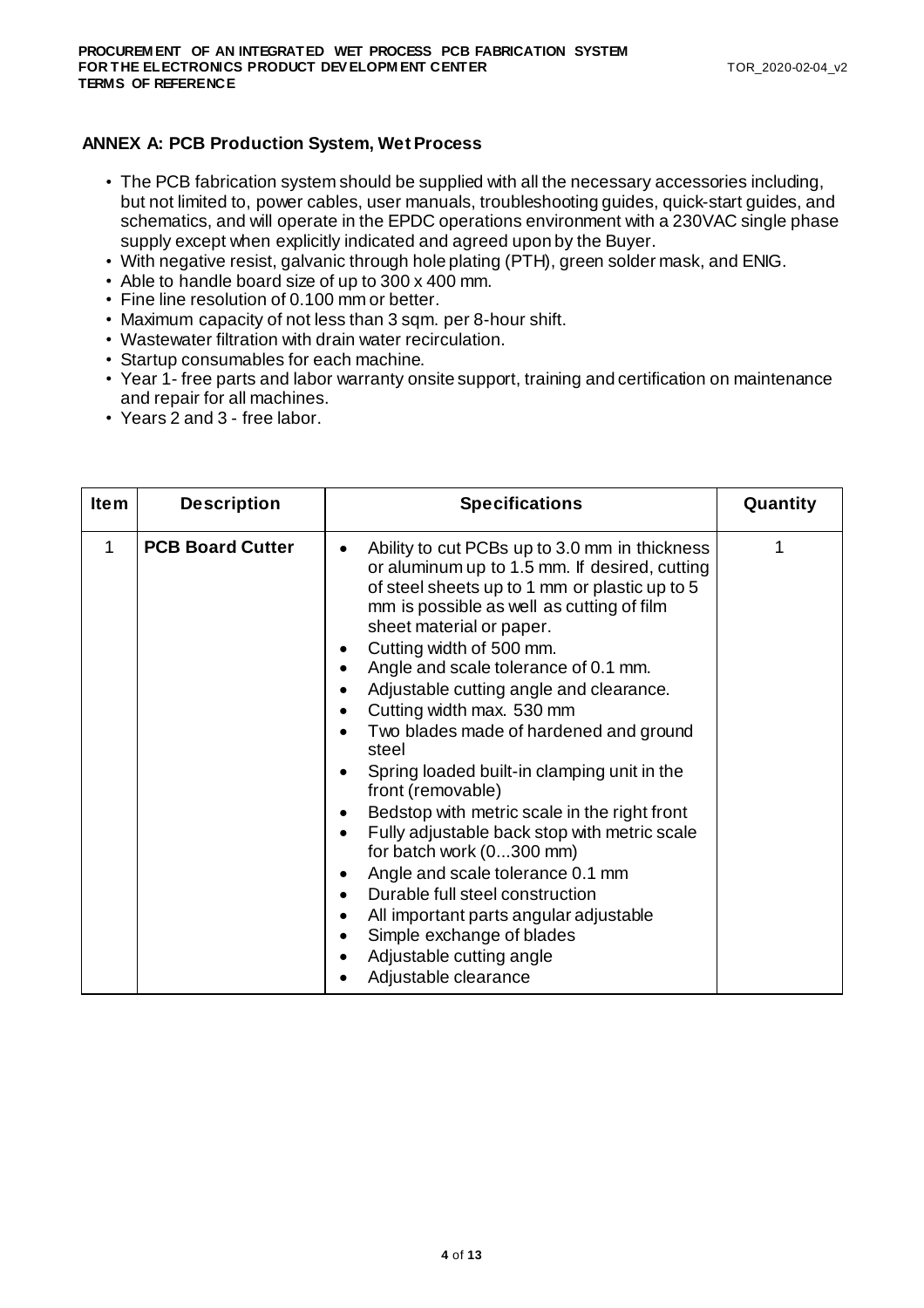| $\mathcal{P}$ | <b>Brush Cleaning</b><br><b>Equipment</b> | Oscillating brush with quick change system.<br>٠<br>Adjustable brush oscillation frequency and<br>٠<br>transport speed.<br>Parallel height adjustment for the brushes.<br>٠<br>Equipped with finishing brushes.<br>Full scale squeeze-off and hot air drying<br>compartment.<br>Working width: 300 mm<br>٠<br>Board thickness (rigid boards only): 0.3 -<br>5 <sub>mm</sub><br>Board sizes max.: 300 mm x endless<br>Brushing speed: 1360 rpm<br>Conveyor speed: 0.2 - 2 m/min<br>Oscillation stroke: 10 mm<br>Oscillation frequency: 10 - 110 l/min<br>Rinsing system water consumption: 6.8 l/min.<br>Power supply: 220 - 240 V~, 50 - 60 Hz, 1P<br>$\bullet$<br>Includes a closed loop water management<br>with filtration.<br>Bench top mounted with option to refit as<br>freestanding. |  |
|---------------|-------------------------------------------|----------------------------------------------------------------------------------------------------------------------------------------------------------------------------------------------------------------------------------------------------------------------------------------------------------------------------------------------------------------------------------------------------------------------------------------------------------------------------------------------------------------------------------------------------------------------------------------------------------------------------------------------------------------------------------------------------------------------------------------------------------------------------------------------|--|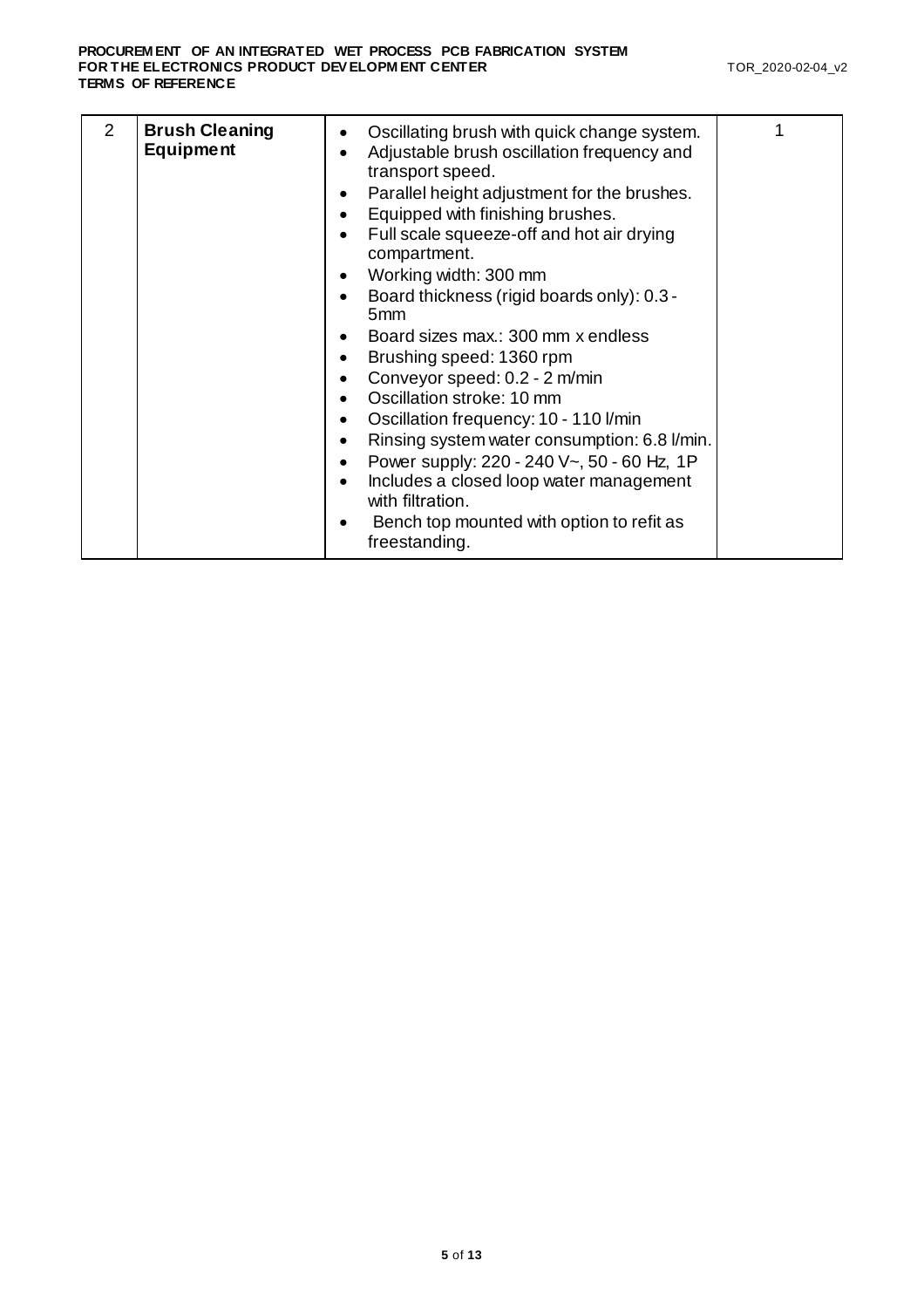| 3 | <b>CNC-drilling and</b>                    | This is a computer controlled drilling machine<br>$\bullet$                                    | 1 |
|---|--------------------------------------------|------------------------------------------------------------------------------------------------|---|
|   | <b>Contour Routing</b><br><b>Equipment</b> | with Automatic Tool Change (ATC).                                                              |   |
|   |                                            | Allows direct processing of Excellon / Sieb &<br>Meyer drill data or HP/GL route data for pro- |   |
|   |                                            | ducing PCBs (drilling, cut-out-routing, isola-                                                 |   |
|   |                                            | tion milling) or routing/engraving plastics,<br>aluminum and other metals.                     |   |
|   |                                            | With automatic 16-slot tool changer.                                                           |   |
|   |                                            | Can handle 19 inch rack boards                                                                 |   |
|   |                                            | Integrated mechanical milling depth limiter                                                    |   |
|   |                                            | and pressure foot.                                                                             |   |
|   |                                            | 500-2000 watt vacuum cleaner + start adapt-<br>er for vacuum cleaner.                          |   |
|   |                                            | Manual, USB serial adapter, set of Allen                                                       |   |
|   |                                            | keys.                                                                                          |   |
|   |                                            | ATC air hose                                                                                   |   |
|   |                                            | Can handle 300 x 400 mm PCBs.<br>Tool change, can hold: at least 16 automatic                  |   |
|   |                                            | / semi-automatic 99 tools.                                                                     |   |
|   |                                            | Power supply: 220 - 240 V~, 50 - 60 Hz, 1P.                                                    |   |
|   |                                            | + vacuum cleaner (1500W).                                                                      |   |
|   |                                            | Range of RPM: 3,000 - 63,000<br>٠<br>Traveling speed: $1 - 9,000$ mm/min                       |   |
|   |                                            | Software resolution: $0.00001$ mm $(0.01 \mu m)$                                               |   |
|   |                                            | Mechanical resolution: step resolution: Soft-                                                  |   |
|   |                                            | ware selectable: 1 mil, $\frac{1}{2}$ mil, $\frac{1}{4}$ mil (= 3,175                          |   |
|   |                                            | $µm$ ).<br>Tool diameter: $0.1$ mm $-3,175$ mm.                                                |   |
|   |                                            | Position accuracy: 20 ppm (0.002%) over                                                        |   |
|   |                                            | the entire workspace.                                                                          |   |
|   |                                            | Maximum position speed per axis:                                                               |   |
|   |                                            | 9000mm/min (=150 mm/s).<br>Maximum working speed per axis:                                     |   |
|   |                                            | 9000mm/min (=150 mm/s), individual setting                                                     |   |
|   |                                            | on a per-tool basis, independent from posi-                                                    |   |
|   |                                            | tion speed.                                                                                    |   |
|   |                                            | Drill speed: $5$ holes/s (= 18.000 holes/h= 300<br>holes/min).                                 |   |
|   |                                            | Includes full software/driver package support                                                  |   |
|   |                                            | for drilling and milling.                                                                      |   |
|   |                                            | Board fixation: span fixing, clamp fixing, ref-<br>erence pin system, stack processing possi-  |   |
|   |                                            | ble.                                                                                           |   |
|   |                                            |                                                                                                |   |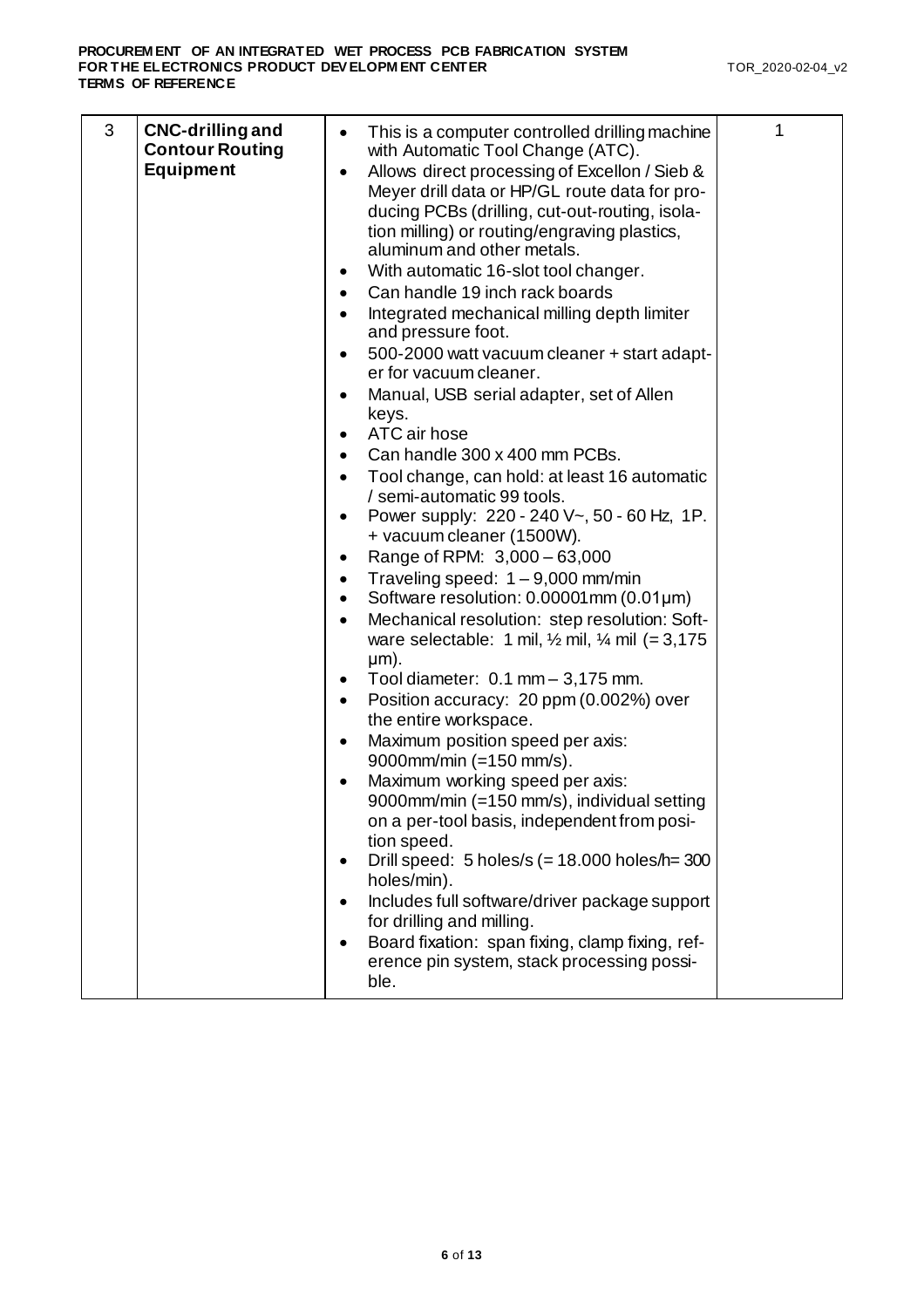| 4 | <b>Through Hole Plating</b><br><b>Machine</b> | Accommodate board size up to 300 x 400<br>mm.<br>DC gear motor with step-less variable stroke<br>$\bullet$<br>speed adjustment for bath agitation.<br>Treatment tank capacity: 20 l.<br>٠<br>Galvanic copper tank capacity: 60 l.<br>Integrated air injection and stepless regulat-<br>ed rectifier for the galvanic plating tank.<br>Total of five (5) treatment tanks (cleaning,<br>$\bullet$<br>pre-dip, catalyst, intensifier, reserve tank)<br>and a separate galvanic plating tank.<br>Two treatment tanks equipped with thermo-<br>$\bullet$<br>statically controlled Teflon heater.<br>Heaters: 2 x 800 W.<br>$\bullet$<br>Rectifier: 2 x 6 V, 80 A.<br>٠<br>Power supply: 220 - 240 V~, 50 - 60 Hz, 1P<br>$\bullet$                                                                                                                                                                                                                                                                                                    | 1 |
|---|-----------------------------------------------|---------------------------------------------------------------------------------------------------------------------------------------------------------------------------------------------------------------------------------------------------------------------------------------------------------------------------------------------------------------------------------------------------------------------------------------------------------------------------------------------------------------------------------------------------------------------------------------------------------------------------------------------------------------------------------------------------------------------------------------------------------------------------------------------------------------------------------------------------------------------------------------------------------------------------------------------------------------------------------------------------------------------------------|---|
| 5 | <b>Dry Film Laminator</b>                     | Easy and fast mounting of resist rollers of<br>$\bullet$<br>nearly all coil diameters.<br>Detachable inlet table for easy access to low<br>$\bullet$<br>resist roll.<br>Adjustable laminating speed.<br>$\bullet$<br>Electrically heated lamination rollers with uni-<br>form temperature distribution.<br>Separate transport rollers for non-creasing<br>$\bullet$<br>laminate transport.<br>Digital setting and read out of lamination<br>temperature.<br>Manually adjustable lamination pressure for<br>$\bullet$<br>all common dry film resists with 3 and 5 inch<br>core diameter.<br>Suitable for solder mask application.<br>Lamination width max.: 400 mm<br>Transport width max.: 440 mm<br>Board thickness: 0.3 - 5 mm<br>Board size: Min 50 x 50mm; max. 450mm x<br>endless<br>Lamination speed: Adjustable<br>٠<br>Resist tension: Adjustable<br>Lamination pressure: 0.2-1.2 m/min adjusta-<br>ble<br>Roller temperature: Adjustable<br>Temperature range: 20-120 °C<br>Power supply: 220 - 240 V~, 50 - 60 Hz, 1P | 1 |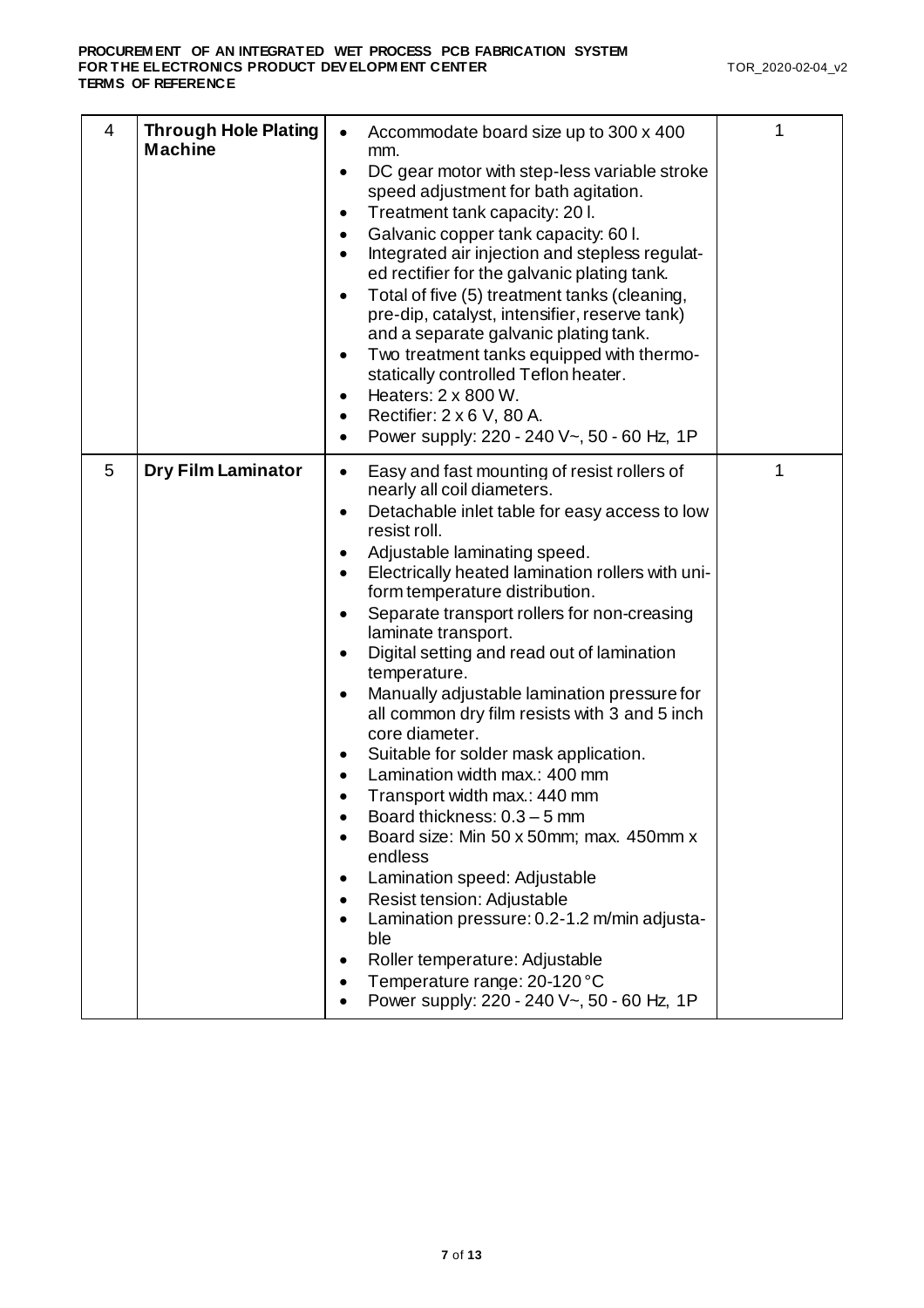| 6              | <b>PCB Developing Ma-</b><br>chine | Maximum capacity of not less than $3 \text{ m}^2$ per<br>8-hour shift.<br>Maximum board size of 300 x 400 mm.<br>Line resolution of 0.100 mm or better.<br>Magnetic centrifugal pump for developer cir-<br>culation.<br>Transparent lid with safety switch.<br>٠<br>Removable board holder with locking position<br>٠<br>for drip-off.<br>Integrated rinsing zone with drip-off holder.<br>Maintenance free design with self-cleaning<br>nozzles and magnetic pump.<br>In-built 1000W quartz heater.<br>$\bullet$<br>Power supply: 220 - 240 V~, 50-60 Hz, 1P                                                                                                       |   |
|----------------|------------------------------------|---------------------------------------------------------------------------------------------------------------------------------------------------------------------------------------------------------------------------------------------------------------------------------------------------------------------------------------------------------------------------------------------------------------------------------------------------------------------------------------------------------------------------------------------------------------------------------------------------------------------------------------------------------------------|---|
| $\overline{7}$ | <b>PCB Etching Ma-</b><br>chine    | Maximum capacity of not less than $3 \text{ m}^2$ per<br>$\bullet$<br>8-hour shift.<br>Maximum board size of 300 x 400 mm.<br>Line resolution of 0.100 mm or better.<br>Magnetic centrifugal pump for developer cir-<br>culation.<br>Transparent lid with safety switch.<br>Removable board holder with locking position<br>for drip-off.<br>Integrated rinsing zone with drip-off holder.<br>Maintenance free design with self-cleaning<br>nozzles and magnetic pump.<br>In-built 1000W quartz heater.<br>Power supply: 220 - 240 V~, 50-60 Hz, 1P                                                                                                                 | 1 |
| 8              | <b>PCB Stripping Ma-</b><br>chine  | Maximum capacity of not less than $3 \text{ m}^2$ per 8-<br>$\bullet$<br>hour shift.<br>Working width of 400 mm.<br>Line resolution of 0.100 mm or better.<br>$\bullet$<br>Foot-activated fresh water spray zone with<br>$\bullet$<br>splash protection.<br>Magnetic centrifugal pump for developer circu-<br>$\bullet$<br>lation.<br>Integrated mechanical squeeze dryer.<br>٠<br>Transparent top with security switch.<br>$\bullet$<br>Maintenance free design and easy disassem-<br>$\bullet$<br>bly and full access to all inner parts without<br>special tools.<br>In-built 1000W quartz heater.<br>٠<br>Power supply: 220 - 240 V~, 50-60 Hz, 1P<br>$\bullet$ | 1 |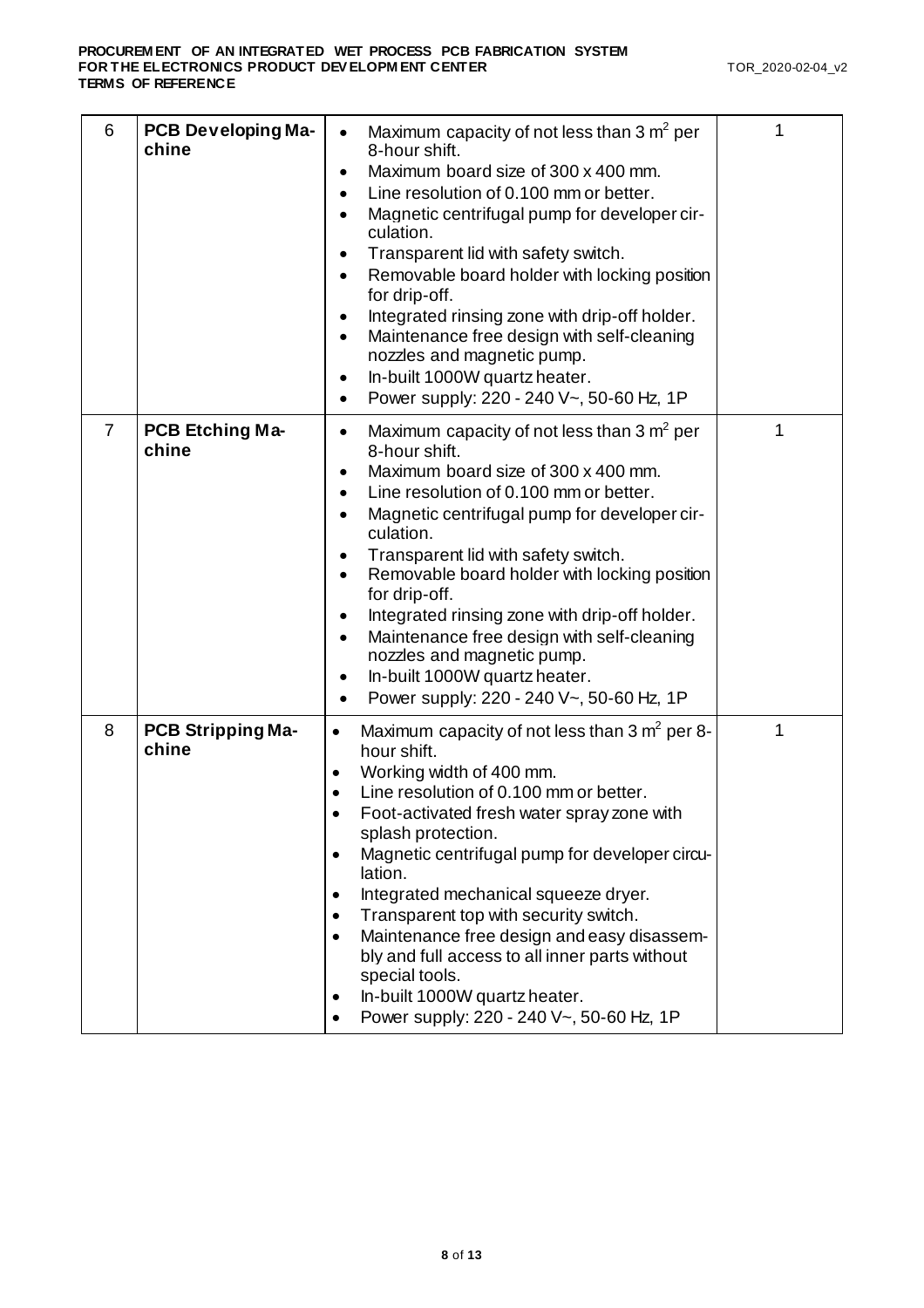| 9  | <b>PCB Exposure Unit</b> | Banks of 2 x 7 super-actinic UV tubes (20W)<br>each).<br>Independent controls for top and bottom UV<br>light banks.<br>Suitable for exposing and curing solder<br>mask.<br>Suitable for fine-line PCBs.<br>Maintenance free vacuum with gauge display<br>(1380 l/hour).<br>Digital countdown timer (1 sec. to 9 min 59<br>sec.) with auto-reset and beeper, ammeter,<br>and cooling fans for extended exposure time.<br>Minimum exposure area of 300 x 400 mm.<br>Power supply: 220 - 240 V~, 50 - 60Hz, 1P<br>Special reflectors for minimum undercut<br>Analogue light emission display<br>Lower exposure surface from 8 mm special<br>glass<br>Upper exposure area from structured Mylar<br>foil in a sturdy frame<br>Working area 570 x 300 mm<br>Built in cooling fan allows long time exposure<br>or baking processes<br>Separate choice of upper/low exposure pos-<br>sible<br>Sturdy steel housing | 1 |
|----|--------------------------|------------------------------------------------------------------------------------------------------------------------------------------------------------------------------------------------------------------------------------------------------------------------------------------------------------------------------------------------------------------------------------------------------------------------------------------------------------------------------------------------------------------------------------------------------------------------------------------------------------------------------------------------------------------------------------------------------------------------------------------------------------------------------------------------------------------------------------------------------------------------------------------------------------|---|
| 10 | Photoplotter             | Stand alone unit - no separate PC required.<br>٠<br>Includes full software package for additional<br>functionalities such as film arrangement, print<br>preview, aperture editing, negative plotting,<br>and image mirroring.<br>Output resolution of 16256 x 12700 dpi.<br>Plotting speed of 7 mm of film width per mi-<br>nute.<br>Source light: Laser diode (670 nm - red).<br>Data input format: Gerber (RS 274D, RS<br>274X), high resolution BMP.<br>Data transfer thru USB stick or via USB ca-<br>ble.<br>Changeable plot speeds (at least three set-<br>tings).<br>Can support board size of 300 x 400 mm.<br>Power supply: 220 - 240 V~, 50 - 60Hz, 1P                                                                                                                                                                                                                                           | 1 |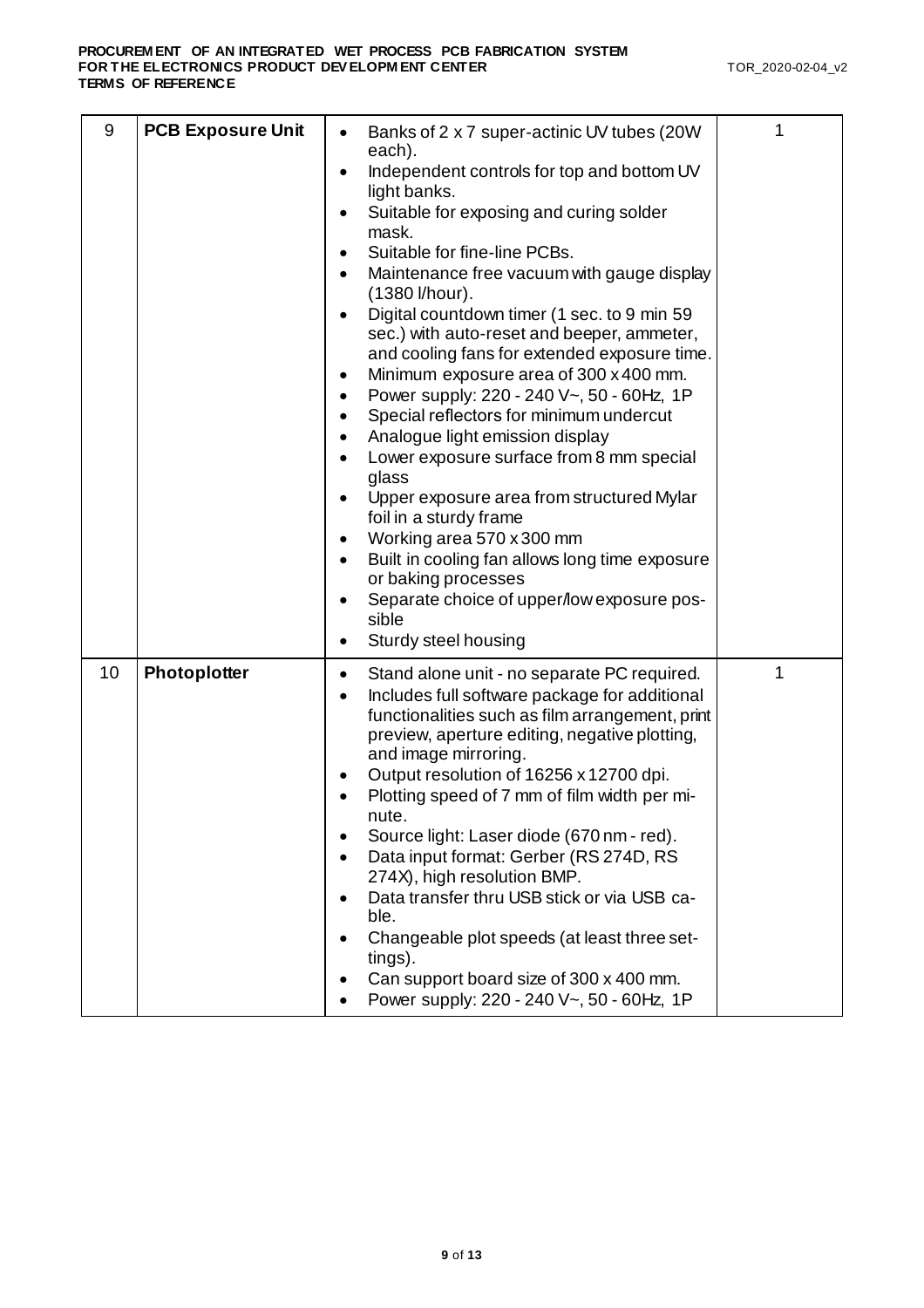| 11 | One (1) Lot Recircu-<br>lating Wastewater<br><b>Treatment</b>      | Rinsing waste water treatment using ion ex-<br>$\bullet$<br>change technology. Should decrease chemi-<br>cal oxygen demand with post treatment of<br>etching and galvanic rinsing water.<br>Filter arrangement: a cotton pre-filter, two<br>٠<br>cation filters, and a pH neutraliser.<br>Storage sump tank capacity: 220 litres.<br>$\bullet$<br>Cleaning capacity: 20 I/hour.<br>$\bullet$<br>Lower and upper sump control switches.<br>Built-in hose pump.<br>In-built pH meter.<br>$\bullet$<br>Integrated cotton filter candle 10 µm (active<br>$\bullet$<br>carbon filter)<br>Significant change of color when loaded with<br>metals<br>Can additionally do PH neutralization and<br>$\bullet$<br>discharge to the drain, if desired.<br>Includes drain water recirculation.<br>Regeneration of ion exchange resins by sup-<br>plier or by user at little cost<br>Drain water quality should be in accordance<br>with Philippine regulations including but not<br>limited to, RA 9275 - Clean Water Act, RA<br>1364 - Sanitary Engineering Law, and DENR<br>AO 35 - Revised Effluent Regulations of<br>1990.<br>Power supply: 220 - 240 V~, 50 - 60 Hz, 1P<br>٠ | 1 |
|----|--------------------------------------------------------------------|-----------------------------------------------------------------------------------------------------------------------------------------------------------------------------------------------------------------------------------------------------------------------------------------------------------------------------------------------------------------------------------------------------------------------------------------------------------------------------------------------------------------------------------------------------------------------------------------------------------------------------------------------------------------------------------------------------------------------------------------------------------------------------------------------------------------------------------------------------------------------------------------------------------------------------------------------------------------------------------------------------------------------------------------------------------------------------------------------------------------------------------------------------------------------|---|
| 12 | <b>Surface Finish</b><br><b>Chemical Nickel and</b><br>Gold (ENIG) | Suitable for lead-free soldering, contact<br>switches, AL-wire bonding, and high aspect<br>ratio boards.<br>Can support board size of up to 300 x 400<br>mm.<br>Completely planar surface finish for surface-<br>mounted devices.<br>E-Test compatible.<br>Produces PCBs with long storage time, as<br>long as 12 months, and excellent resistance<br>to ageing.<br>DC gear motor with step-less variable stroke<br>speed adjustment for bath agitation.<br>Treatment tank capacity: 20 l.<br>Galvanic copper tank capacity: 60 l.<br>Integrated air injection and step-less regulat-<br>$\bullet$<br>ed rectifier for the galvanic plating tank.<br>Total of five (5) treatment tanks (cleaning,<br>pre-dip, catalyst, intensifier, reserve tank)<br>and a separate galvanic plating tank.<br>Two treatment tanks equipped with thermo-<br>statically controlled teflon heater.<br>Heaters: 2 x 800 W.<br>Rectifier: 2 x 6 V, 80 A.<br>Power supply: 220 - 240 V~, 50 - 60 Hz, 1P                                                                                                                                                                                    | 1 |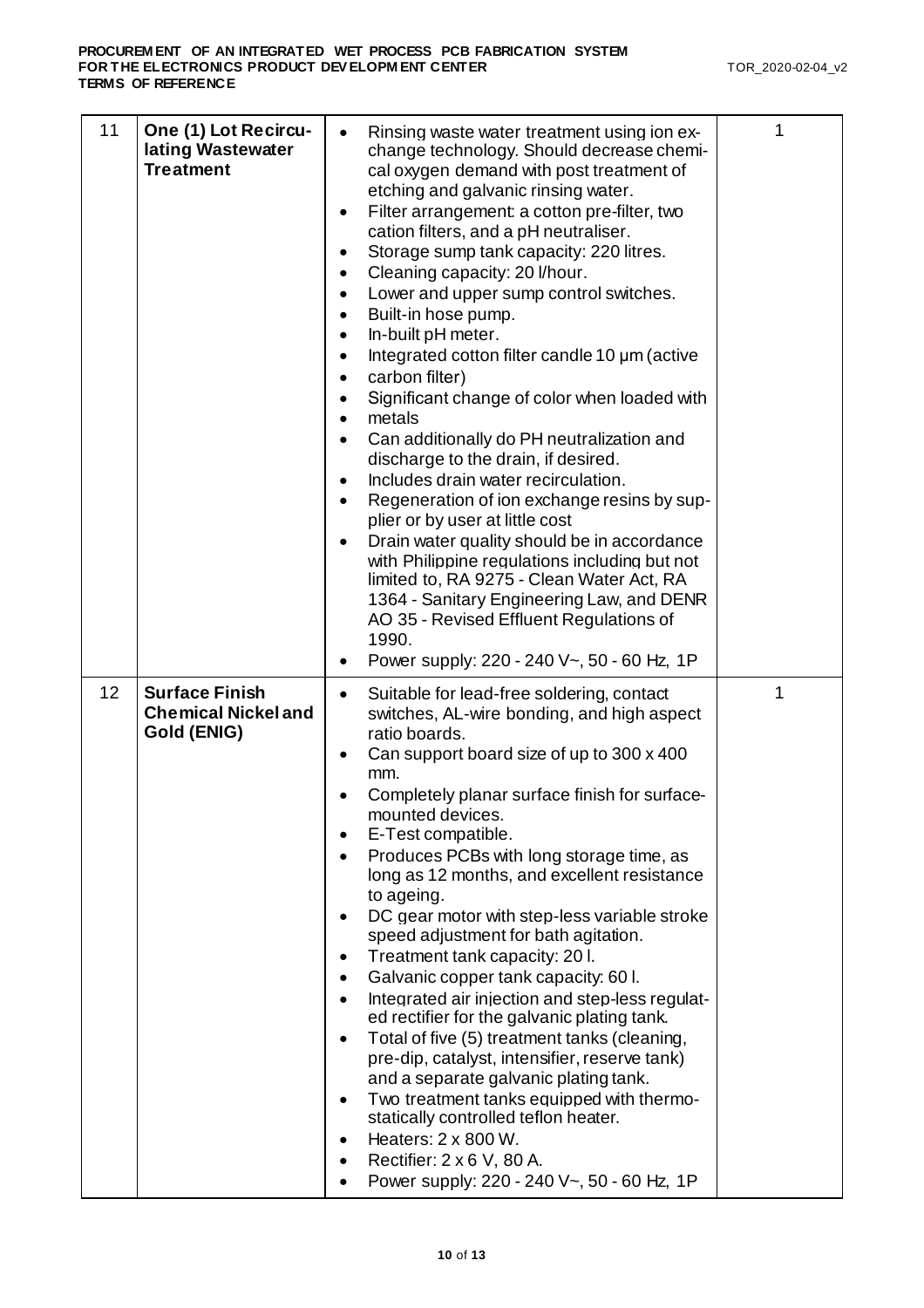| One (1) Lot Rapid Prototyping Upgrade Accessories |                                                       |                                                                                                                                                                                                                                                                                                                                                                       |          |
|---------------------------------------------------|-------------------------------------------------------|-----------------------------------------------------------------------------------------------------------------------------------------------------------------------------------------------------------------------------------------------------------------------------------------------------------------------------------------------------------------------|----------|
| <b>Item</b>                                       | <b>Description</b>                                    | <b>Specification</b>                                                                                                                                                                                                                                                                                                                                                  | Quantity |
| 1                                                 | <b>Film Punch</b>                                     | Additional accessory for the Photoplotter.<br>$\bullet$<br>Can support films for board size up to 300 x 400<br>mm.<br>In-built magnifier for layout position control.<br>$\bullet$<br>X and Y axes adjustment with handwheel.<br>$\bullet$<br>LED light for the punch bush.<br>$\bullet$<br>Includes pins for fixing the layout with reference<br>$\bullet$<br>holes. | 1 set    |
| $\overline{2}$                                    | <b>Dark Room</b>                                      | Portable and easy to disassemble.<br>$\bullet$<br>Provide total blackout.<br>$\bullet$<br>Additional accessory for the Photoplotter.<br>$\bullet$<br>One tank each for developing, fixing, and rinsing.<br>$\bullet$<br>Tank accessories such as covers and hoses for<br>emptying.<br>External dimensions: 200 x 120 x 120 cm.                                        | 1 set    |
| 3                                                 | Photoplotter<br><b>Film Processing</b><br><b>Unit</b> | Additional accessory for the Photoplotter.<br>$\bullet$<br>One tank each for developing, fixing, and rinsing.<br>Tank accessories such as covers and hoses for<br>$\bullet$<br>emptying.                                                                                                                                                                              | 1 set    |
| $\overline{4}$                                    | <b>CNC/Milling</b>                                    | Depth limiter<br>$\bullet$<br>Pressure foot<br>$\bullet$<br><b>USB Camera</b><br>$\bullet$<br>Enhanced dust extraction system<br>$\bullet$<br>Vacuum table<br>$\bullet$<br>Protective hood and rack<br>$\bullet$<br><b>Calibration board</b><br><b>Tool boxes</b><br><b>Glider for Depth Limiter</b>                                                                  | 1 set    |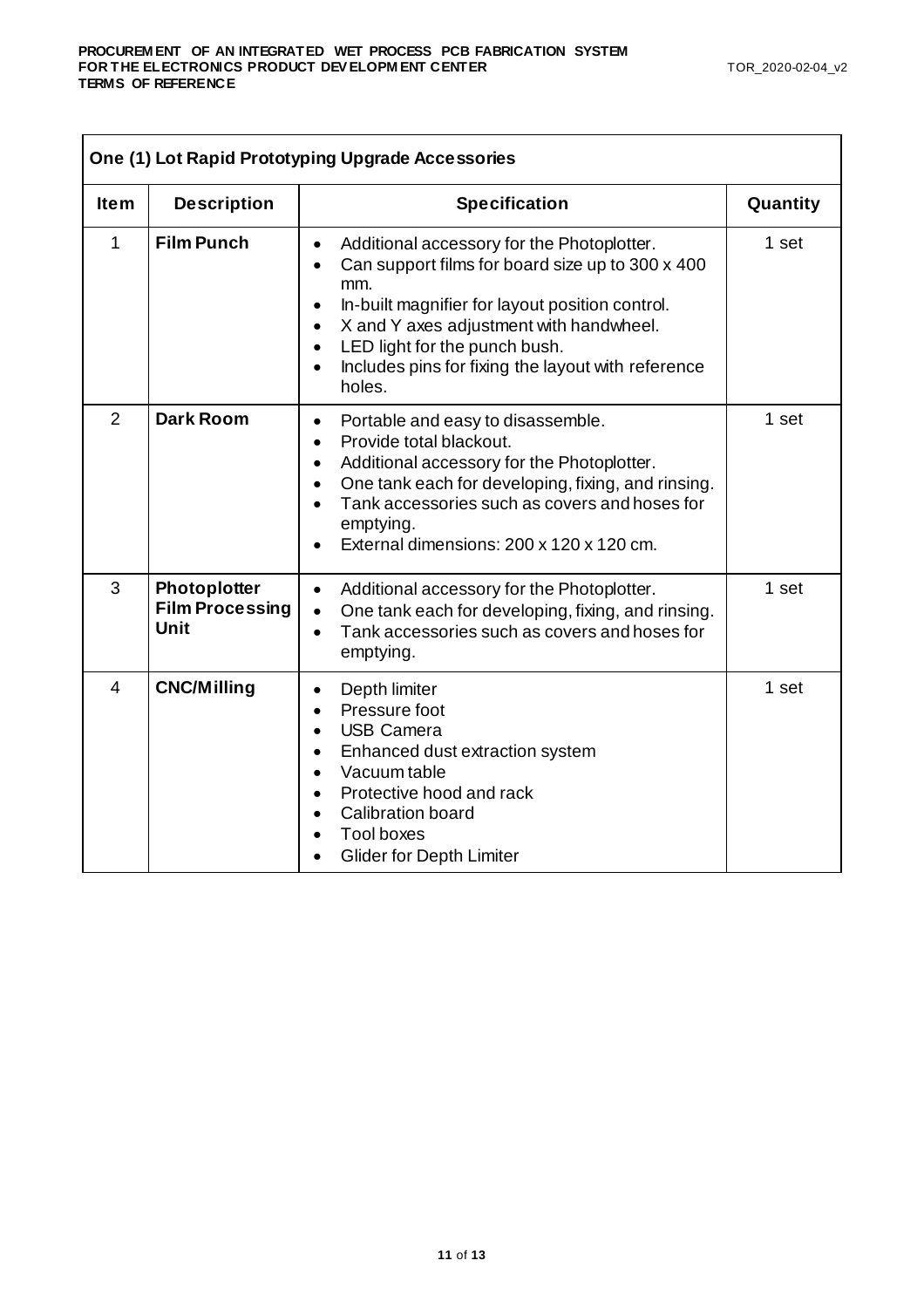#### **ANNEX B: OTHER REQUIREMENTS**

| <b>Item</b>    | <b>Description</b>                           | <b>Specifications</b>                                                                                                                                                                                                                                                                                                                                                                                                                                                                                                                                                                                                                                                                                                                                                                                                                                                                                                          |
|----------------|----------------------------------------------|--------------------------------------------------------------------------------------------------------------------------------------------------------------------------------------------------------------------------------------------------------------------------------------------------------------------------------------------------------------------------------------------------------------------------------------------------------------------------------------------------------------------------------------------------------------------------------------------------------------------------------------------------------------------------------------------------------------------------------------------------------------------------------------------------------------------------------------------------------------------------------------------------------------------------------|
| 1              | <b>Site Acceptance Test</b><br>(SAT) at EPDC | SAT of equipment shall cover the following fields: quantity,<br>marking, origin, technical specifications, operation under ap-<br>plied standards.<br>Testing and setup of equipment would be carried out<br>by External Provider as part of SAT. For multiple bids,<br>the End User shall coordinate with the External Pro-<br>viders regarding testing and setup.<br>During SAT, EPP Training must be provided to at<br>$\bullet$<br>least 10 participants from ASTI and EPDC.<br>Training should be a minimum of five (5) days and<br>$\bullet$<br>may be extended as needed to ensure maximum re-<br>tention.<br>External Provider and Representative shall sign on<br>the Certificate.<br>If Representative fails to sign the Certificate of Ac-<br>$\bullet$<br>ceptance upon completion of the tests, the aforemen-<br>tioned shall immediately notify the External Provider<br>in writing the reasons for the failure. |
| $\overline{2}$ | <b>Documentation</b>                         | The Bidder is required to provide the following list of docu-<br>ments:<br>Technical Literature of instruments listed in offer.<br>a. Product Datasheets<br>b. User Handbook/Operators Manual/Quick-start<br>Guide (after award of tender)<br>c. Technical Manuals (after award of tender)<br>List of project references in Asia of similar project<br>scale.<br>Provide a comprehensive checklist of equipment and<br>accessories.                                                                                                                                                                                                                                                                                                                                                                                                                                                                                            |
| 3              | <b>Delivery</b>                              | Must be delivered to EPDC Bldg., MIRDC Com-<br>$\bullet$<br>pound, Bicutan, Taguig City.<br>All equipment should come in separate boxes irre-<br>spective of size and weight.<br>Equipment and starter chemicals shall be shipped<br>separately.<br>Startup supplies should be sufficient to support com-<br>missioning and turnover test, and initial production<br>run for the entire system.<br>Final delivery and acceptance covering commission-<br>ing, testing, training, and test production is on or be-<br>fore November 30, 2020 (delivery beyond this date<br>will be subject to availability of funds).                                                                                                                                                                                                                                                                                                           |